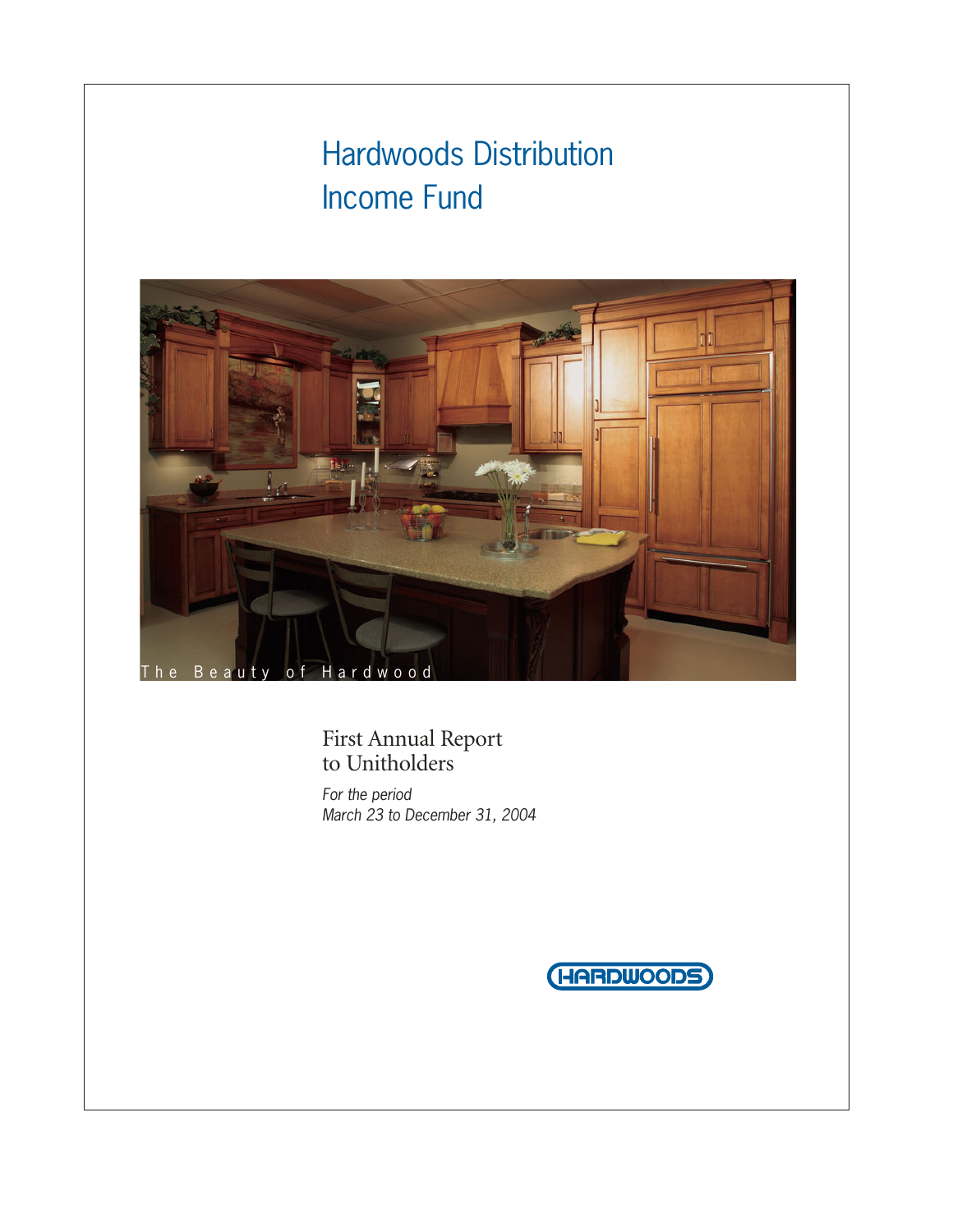## About the Fund

Hardwoods Distribution Income Fund is an unincorporated open-ended limited purpose trust. The Fund was launched on March 23, 2004 with the completion of an initial public offering (IPO) of 14.4 million trust units at \$10 per unit. Net proceeds of the IPO were used to acquire an 80% interest in the hardwood lumber and sheet goods distribution business ("Hardwoods" or the "Business") from the previous owners.

Hardwoods Distribution Income Fund units trade on the Toronto Stock Exchange under the symbol HWD.UN. The Fund's performance depends on the performance of the Business.

## About the Business

Hardwoods has been providing quality lumber, hardwood plywood and specialty products to customers for over 45 years. Today, we are the largest distributor of hardwood lumber and sheet goods in North America, operating a network of 37 distribution centres organized into nine regional clusters.



Contents: Report to Unitholders - 01 | Management's Discussion & Analysis - 04 Consolidated Financial Statements - 13 | Notes to the Statements - 17 | Unitholder Information - OBC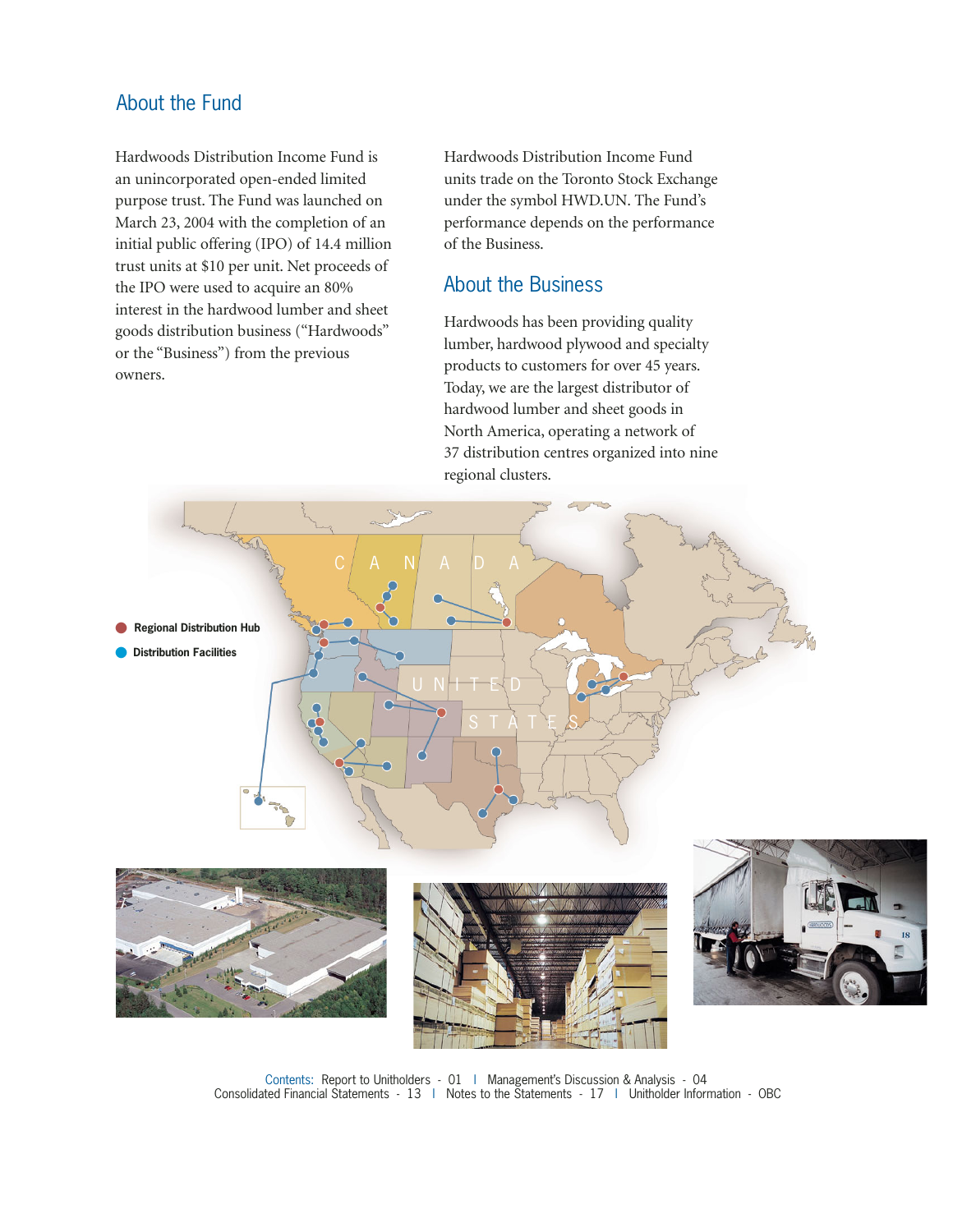

# Report To Unitholders

FOR THE PERIOD MARCH 23 - DECEMBER 31, 2004

It is a pleasure to issue the first Annual Report for Hardwoods Distribution Income Fund.

On March 23, 2004, the Fund completed a successful initial public offering of 14.4 million Trust Units at \$10 per unit. Using the proceeds of this issue, we acquired an 80% interest in Hardwoods – North America's largest distributor of premium hardwood lumber and related sheet good products. Since then, Hardwoods' performance has been very strong. Drawing on robust demand and higher product prices, we set new records for sales volumes and revenue, and achieved significant gains in EBITDA and net earnings – all through our existing network.

This performance surpassed our IPO targets, which made it possible for the Fund to increase monthly distributions to Unitholders by 5%, effective in July 2004. As at December 31, 2004, distributable cash generated has exceeded distributions paid by \$0.15 per Unit, enhancing our ability to maintain stable distributions going forward.

Full details of these results and the economic factors behind them can be found in our Management's Discussion and Analysis that follows on page 4. On a more general level, however, we believe our results reflect the attractiveness of our industry, and the unique capabilities of Hardwoods – a profitable company that has proven itself through 45 years of operation.

# The Beauty of Hardwood

One of the keys to understanding Hardwoods' enduring success is to recognize that we operate in an industry very different from the softwood industry.

We do not sell commodities. We focus on appearance grade products that command premium pricing, and are free from duties and trade issues. This is true of both our lumber and our sheet good products. Over 70% of our sheet good sales are comprised of premium quality hardwood plywood. This is a wonderful product that combines the beauty of solid wood with the easy handling characteristics and economy of a panel product.

While demand for most of our products was unusually high in 2004, our products normally enjoy stable demand and pricing. In recent years, our strategy has been to distance ourselves even further from commodity markets by focusing on products at the higher end of the quality scale. We no longer carry hardwood flooring materials, for example, and we partner with suppliers to provide products that meet specific quality and margin objectives. In 2004, we introduced Dragon Ply<sup>TM</sup>, a high-quality hardwood plywood panel custom manufactured for us in China. This product delivers exceptional quality and became a strong performer for us during the year.

# The Essential Link

Our success has been further supported by the essential role we play within our industry. The hardwood industry is highly diverse, with hundreds of small mills producing products for thousands of different customers. We provide the essential link between the two.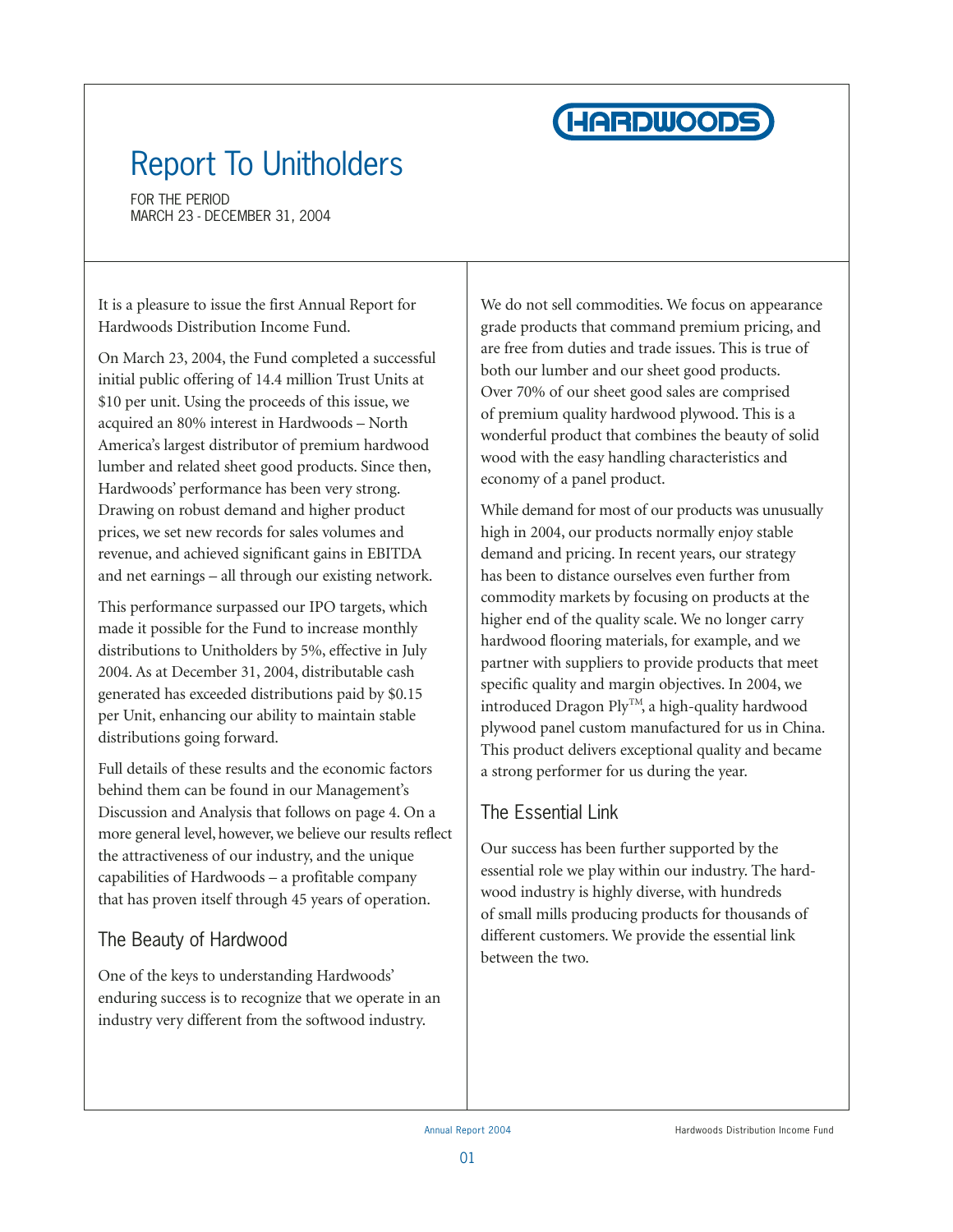Our customers are predominantly small industrial manufacturers who use a variety of hardwood species and panels to make products such as furniture and kitchen cabinets. Few of our customers have the space or the working capital to stock the different materials they need in large quantities, and they depend on distributors like us to provide quick access to inventory. We respond by keeping inventory on the ground, close to customers through our network of 37 distribution centres. We also perform an important financing role by extending credit on purchases in an industry where working capital is scarce.

For suppliers, we serve as a welcome third party sales force. Small mills rarely have the capacity to respond to customers who want to order frequently and in small volumes. We handle the sales and service for them, buying in volume and providing prompt payment, so they can focus on their own business of harvesting trees and producing hardwood lumber and panel products.

Within this chain, we enjoy a strong position. We are larger than any of our direct competitors, virtually all of our customers and most of our suppliers. And we continue to strengthen our position by pursuing successful growth and expansion.

# A Growing, Flexible Distribution Model

Hardwoods has been growing at a pace of about one new distribution centre each year for the past twenty years in order to grow our business and enhance our industry position. The 37 distribution centres we currently operate are organized into nine regional clusters. Each cluster is anchored by one larger centre that serves as a supply depot to a number of smaller

satellite centres positioned close to customers. This approach ensures we can provide excellent service, without sacrificing inventory efficiency.

That efficiency was clearly evident in the months following our IPO, when we achieved a 14.3% increase in sales, compared to the same period in 2003 – without adding any new facilities or employees. This, in turn, contributed to EBITDA and earnings growth that outstripped our volume growth by a substantial margin.

While this achievement strongly underscores the strength and flexibility of our distribution network, it does not signal a change in our growth strategy. During 2005, we plan to continue pursuing expansion. In the short term, we will focus on adding or expanding our centres in California and the US Midwest, where we see significant opportunities, but currently have limited operations.

On a longer-term basis, we plan to further increase our presence in the Midwest and establish operations in the Eastern United States. These regions are home to a diverse group of large and small cabinetry, mill-work and furniture manufacturers, and provide access to the right mix of suppliers and customers.

Our network is well designed to accommodate this growth. Because our facilities are leased and new operations are initially linked to an existing hub for inventory supply and management, we can establish new centres quickly. Most are profitable within a matter of months.

We also have opportunities to grow our network through acquisitions. Our industry is highly fragmented, and many consolidation opportunities exist to continue building our leadership position as North America's largest distributor of hardwood lumber and sheet goods.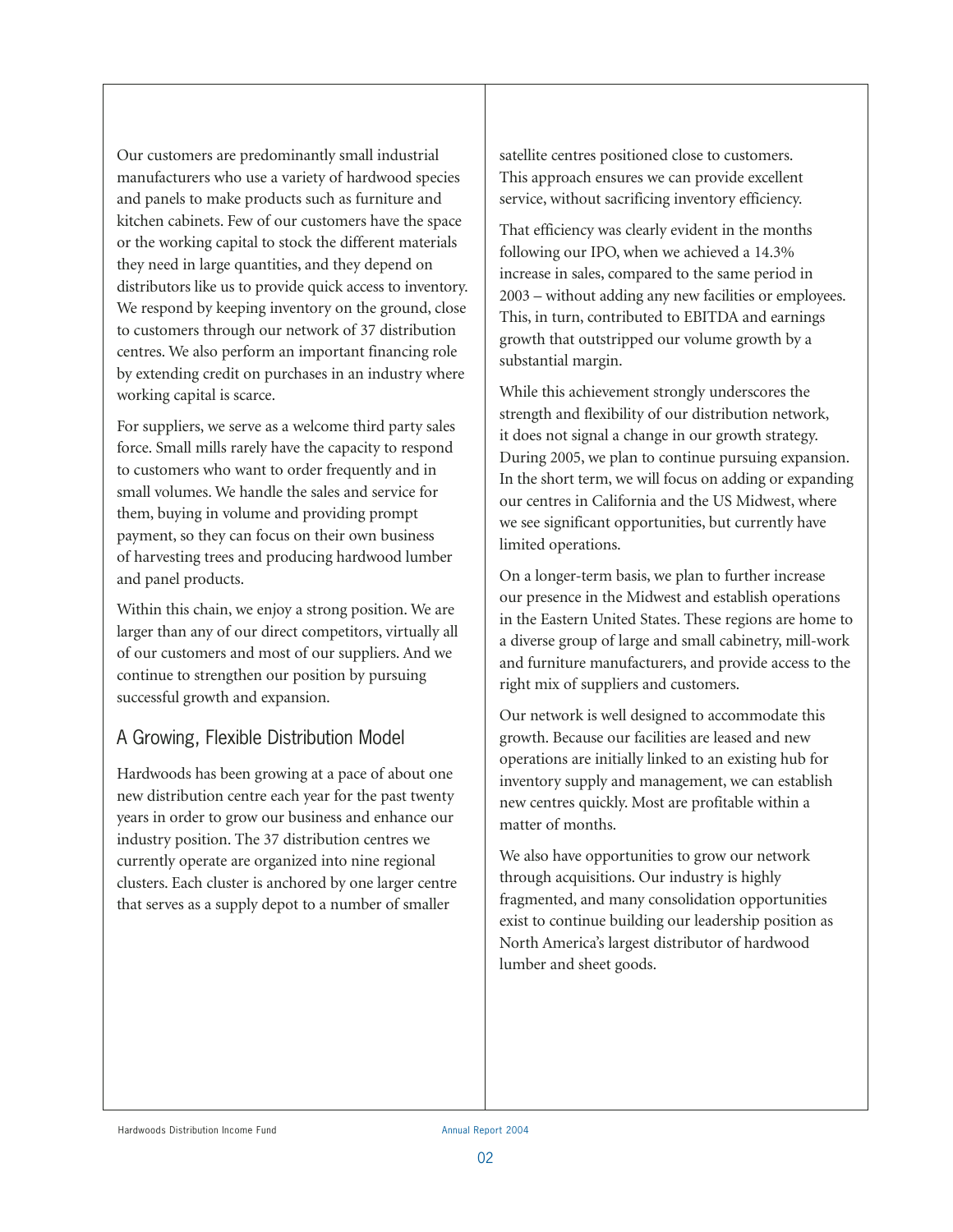### Looking Ahead

Our sought-after products, our essential role in linking a fragmented supplier and user base, and our flexible distribution network combined to help us achieve record results in 2004. These strengths will continue to support our business going forward.

Although we expect our rate of sales growth will moderate to more normal levels in 2005, our outlook remains positive. Our focus will be on profitably growing our business, while closely managing selling and administrative costs, and continuing to improve inventory turnover and collection of accounts receivable. Both domestically and as part of our growing import program, we will also continue to seek out high-value products that deliver strong margins.

At the close of our first year as an income trust, we want to congratulate our employees for the record performance achieved in 2004, and to thank our new Unitholders for your investment in the Fund. We are pleased with our initial results, and look forward to reporting further positive performance in the months ahead.

Sincerely,

Maurie Poquette

*Maurice E. Paquette President and Chief Executive Officer*

*Terry M. Holland Chairman of the Board of Trustees*

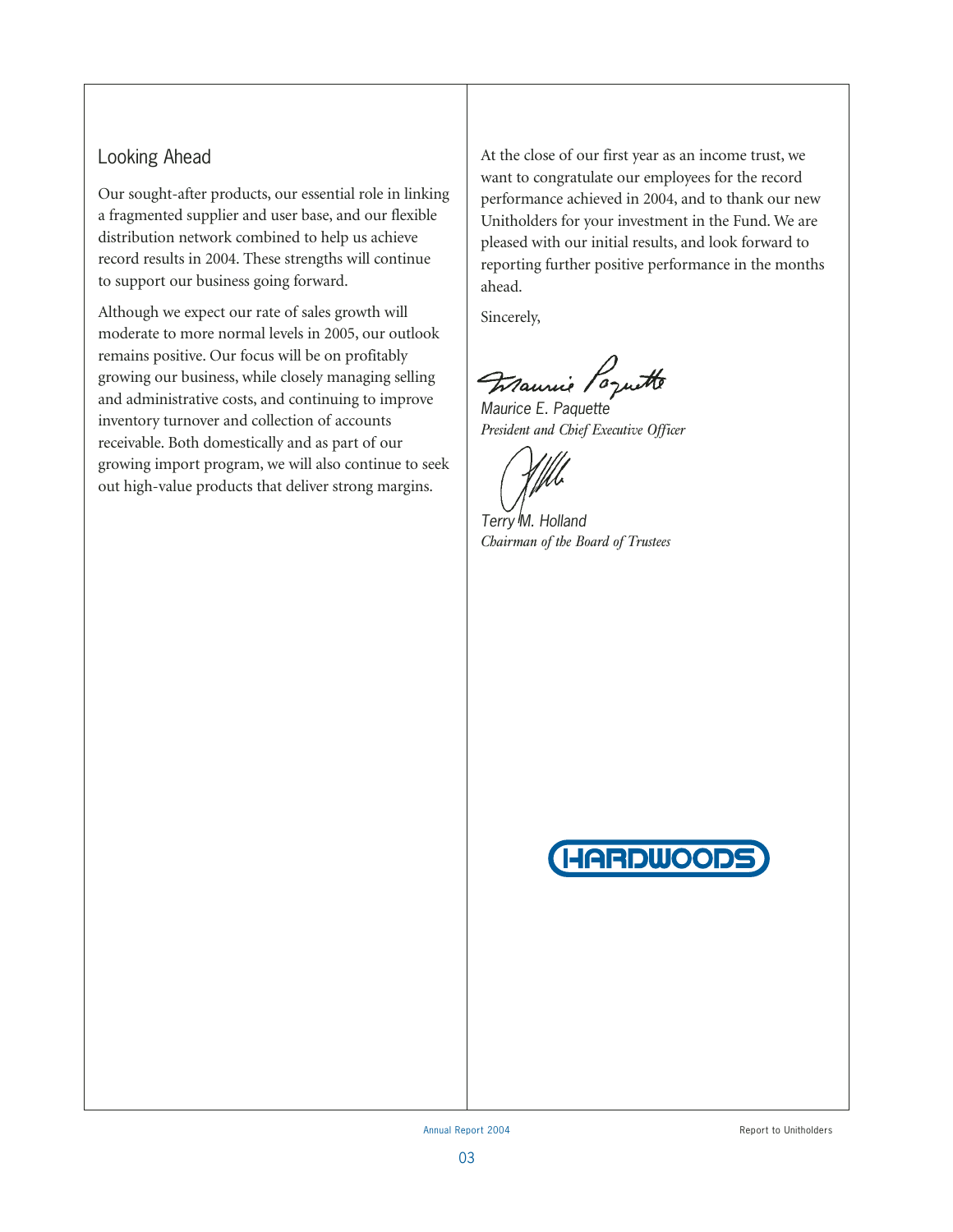# Management's Discussion & Analysis of Financial Condition and Results

MARCH 3, 2005

# **HARDWOODS**

This management's discussion and analysis ("MD&A") should be read in conjunction with the audited consolidated financial statements and accompanying notes ("Audited Financial Statements") of Hardwoods Distribution Income Fund for the period from March 23, 2004 to December 31, 2004. Results are reported in Canadian dollars unless otherwise stated, and have been prepared in accordance with Canadian generally accepted accounting principles.

The Fund was created on March 23, 2004. As such, no prior year comparative information is provided in the consolidated Audited Financial Statements. In order to enhance the usefulness of this MD&A, certain financial and operating results are compared to the unaudited pro forma results of the predecessor companies. All results of the predecessor companies are prepared on a pro forma basis reflecting the new financial structure of the Fund. This information is for reference purposes only, and is not intended to represent a comprehensive comparison of the consolidated financial results.

# About the Fund

The Fund is an unincorporated open-ended limited purpose trust formed under the laws of the Province of British Columbia by a declaration of trust dated January 30, 2004. The Fund was launched on March 23, 2004 with the completion of an initial public offering ("IPO") of 14,410,000 trust Voting Units ("Units") at \$10.00 per unit. Net IPO proceeds of \$133.5 million, together with drawings on credit facilities totaling \$31.6 million, were used to acquire an 80% interest in the hardwood lumber and sheet goods distribution business ("Hardwoods" or the "Business") from the previous owners.

The owners of the predecessor companies have retained a 20% interest in the Business in the form of

Special Voting Units of the Fund and Class B Limited Partnership units of the Fund's operating subsidiaries, which together are exchangeable into Units provided that the Fund achieves certain objectives. Distributions by the operating subsidiaries to the previous owners are subject to subordination arrangements until at least March 31, 2006. As at December 31, 2004, the following units of the Fund were issued and outstanding:

| Units                | 14,410,000 |
|----------------------|------------|
| Special Voting Units | 3,602,500  |

Hardwoods Distribution Income Fund units trade on the Toronto Stock Exchange under the symbol **HWD.UN**. The Fund's performance depends on the performance of the Business.

# About our Business and Industry

Hardwoods is North America's largest distributor of high-grade hardwood lumber and specialty sheet goods to the cabinet, moulding, millwork, furniture and specialty wood products industries. We operate from 37 distribution facilities organized into nine geographic regions throughout North America. In a highly fragmented but stable industry, we match products supplied from hundreds of mills to over 2,500 manufacturing customers.

Our product mix includes higher grades of hardwood lumber, as well as sheet goods, consisting primarily of hardwood plywood, as well as non-structural sheet goods such as medium density fiberboard, particleboard and melamine-coated stock. Our sheet goods are a key complementary product line as they are used by many purchasers of hardwood lumber in the manufacture of their end products.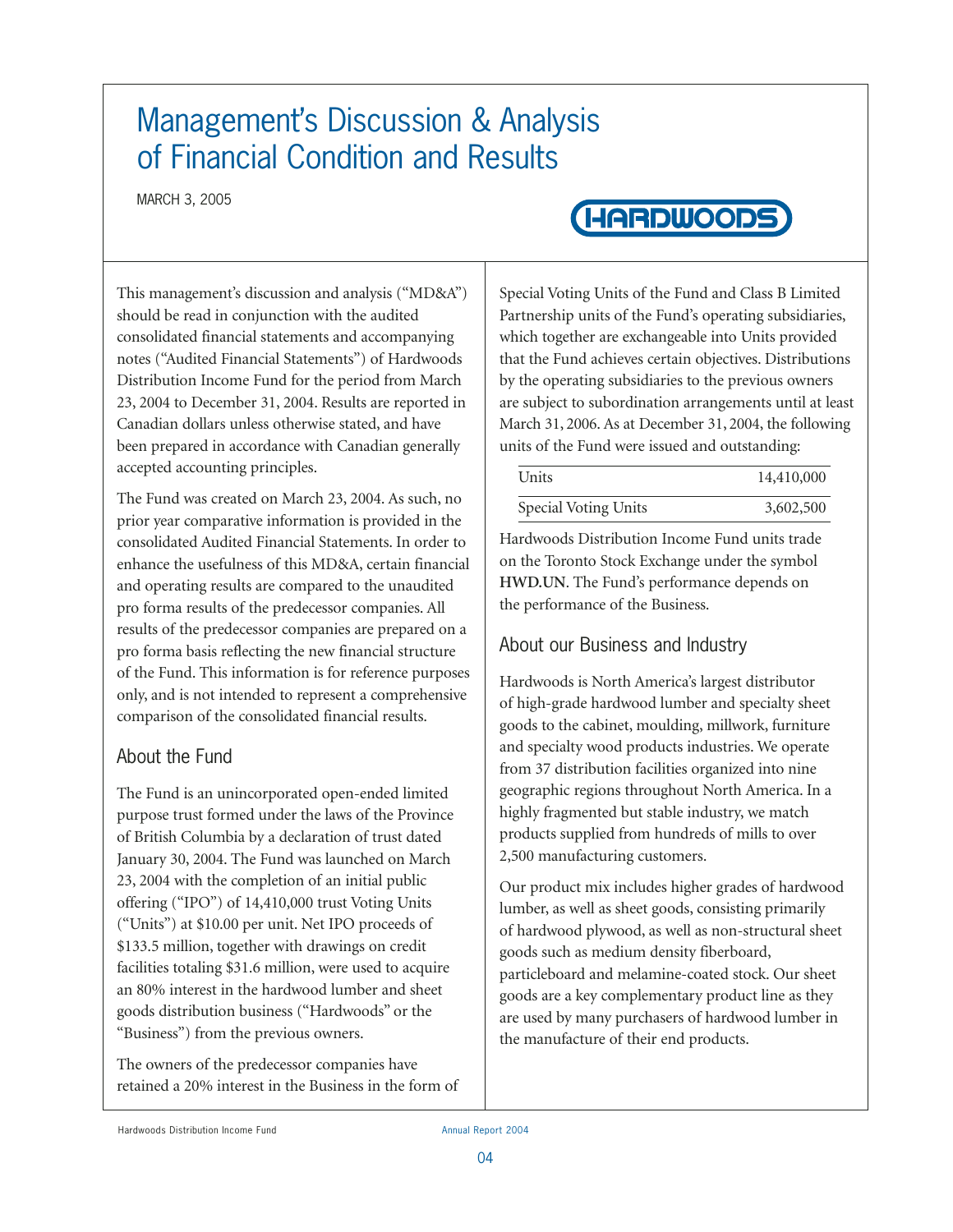Approximately 95% of the hardwood lumber distributed in North America is harvested from North American hardwood forests, located principally in the Eastern United States. Imported hardwood lumber is largely limited to specialty species that generally do not compete with domestic hardwood lumber. Sheet goods are generally produced in North America by large manufacturers using domestic hardwoods and other materials, although imported hardwood plywood volumes have been increasing. Both domestic and imported hardwood lumber and plywood are distributed principally by third parties such as us. Historically, balanced supply and demand conditions have resulted in a stable pricing environment for hardwood lumber and hardwood plywood, which have generally kept pace with inflation over the long-term.

The hardwood distribution industry is highly fragmented. While there are a number of hardwood distributors that operate from multiple locations, most are small, privately held companies serving discrete local markets. The competitive environment faced by small distributors, together with the desire of many owners for liquidity, provides an opportunity for industry consolidation.

# Overview and Outlook

During 2004, we experienced strong demand for our lumber and panel products. Demand was driven by strong economic conditions across North America, and resulted in increased sales volumes across our entire North American network. Prices for hardwood lumber were also higher than normal in 2004 as a result of a tight supply situation. The supply constraints reflect two consecutive years of bad weather in the Eastern United States which have reduced harvests. Higher volumes, combined with higher selling prices, contributed to sales growth of 14.3% during the March 23 to December 31, 2004 period, when compared to the operating results of the predecessor companies for the nine-month period ended December 31, 2003.

Our 2004 results were further strengthened by the success of products introduced through our import program during the year, including our new line of Dragon Ply™ hardwood plywood. Custom

manufactured for us in China, this high-quality product has been well received by customers, and sales have increased rapidly.

Our increased sales were partially offset by the strengthening value of the Canadian dollar relative to the US dollar. Approximately two-thirds of our sales are generated in the United States in US dollars. Accordingly, a higher Canadian dollar has a negative top line impact when we translate US sales to Canadian dollars for reporting purposes. The bottom line impact is significantly less, due to our natural hedges and foreign exchange contracts. While the majority of our sales are in US dollars, most of the products we purchase and many of our operating costs are also in US dollars. In addition, we maintain an active program to mitigate the potential impact of foreign exchange fluctuations on Canadian dollar distributions by the Fund by entering into monthly forward foreign exchange contracts. Further discussion of our foreign currency contracts can be found under Financial Instruments on page 12 of this report.

Looking ahead, we expect our operations will continue to perform well in 2005, although we expect our rate of sales growth to moderate. The rapid sales growth experienced since our IPO has been driven by volume and product price increases that are unusually strong by historical standards. In 2005, we expect our sales to return to a more historical rate of growth, which traditionally mirrors general inflation rates, as measured by the consumer price index in the United States.

The first quarter, like the fourth quarter, is a seasonally slower period for our business. We expect demand levels in the first quarter of 2005 to be below second and third quarter levels, and cash distributions may exceed distributable cash generated during this period. Over the course of the full year, we expect to meet our current rate of cash distributions of \$1.08 per Unit.

Our focus for 2005 remains on profitably growing our business, while closely managing selling and administrative costs, and continuing to improve inventory turnover and collection of accounts receivable.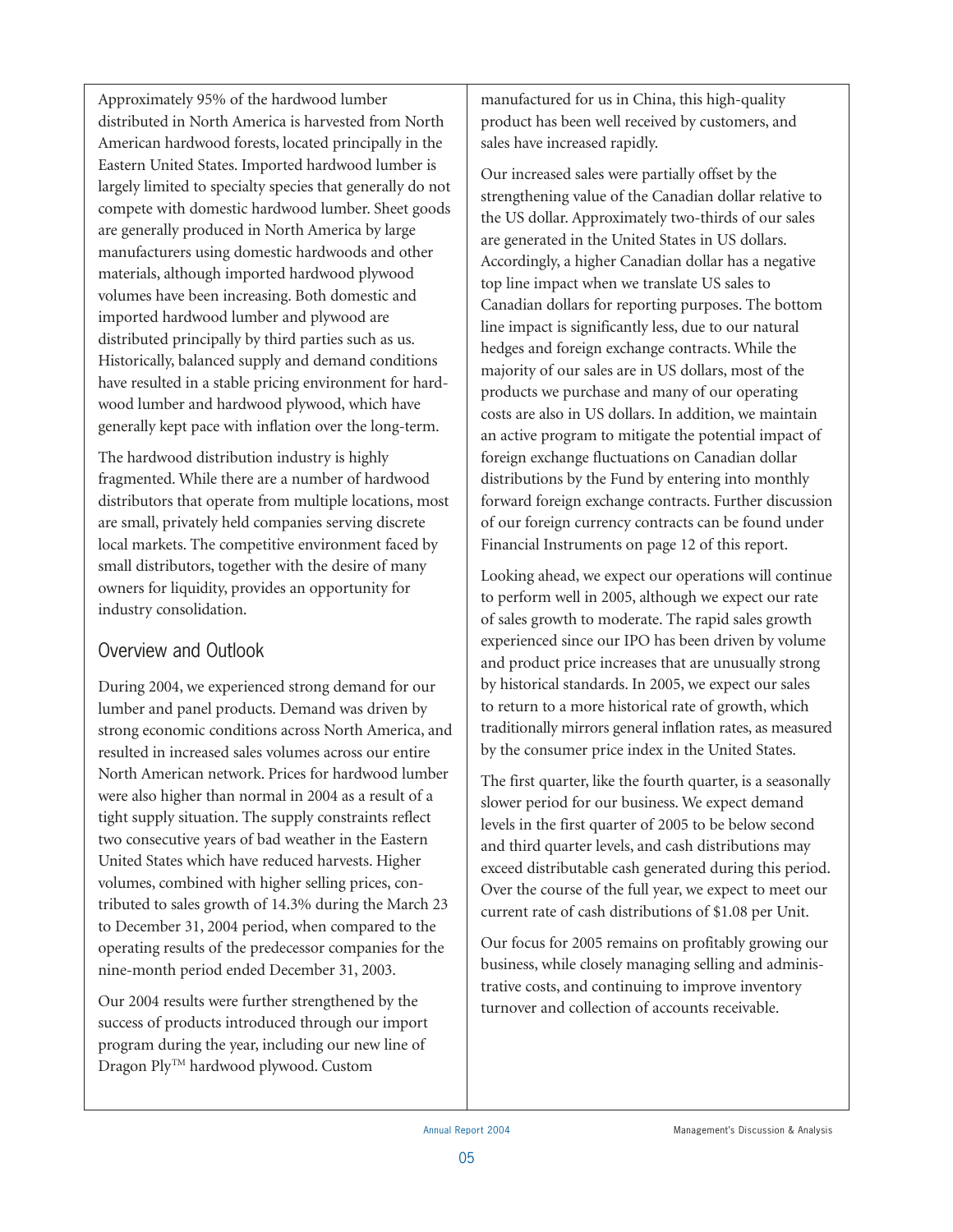| Import products will continue to be a focus for us in    | Given the fragmented nature of the industry, we       |
|----------------------------------------------------------|-------------------------------------------------------|
| 2005. We expect to increase sales of our existing import | will also consider acquisition opportunities with the |
| products, while adding new ones to our product line.     | potential to broaden and strengthen our market        |
| Our growth plans for 2005 include increasing our         | position.                                             |
| market presence in the Midwest of the United States      | In summary, we anticipate continued positive          |
| and California through the expansion of existing         | performance in 2005, and we expect to meet current    |
| branches, or the opening of new branches.                | cash distribution levels.                             |

## *Results of Operations - March 23, 2004 to December 31, 2004*

*Selected Unaudited Consolidated Financial Information (Expressed in thousands of Canadian dollars)*

|                                                      | March 23, 2004 to December 31, | For the period from<br>2004 | For the nine months<br>ended December 31,<br>2003 |
|------------------------------------------------------|--------------------------------|-----------------------------|---------------------------------------------------|
|                                                      |                                |                             | (predecessor companies - pro forma <sup>1</sup> ) |
| Total sales                                          | \$                             | 289,895                     | \$<br>253,685                                     |
| Gross profit                                         |                                | 53,855                      | 47,094                                            |
| Gross margin %                                       |                                | 18.6%                       | 18.6%                                             |
| Selling and administrative expenses                  |                                | 32,122                      | 30,697                                            |
| Net earnings for the period                          |                                | 14,603                      | 8,987                                             |
| Add (Deduct):                                        |                                |                             |                                                   |
| Income taxes                                         |                                | 2,331                       | 1,500                                             |
| Interest                                             |                                | 1,252                       | 1,200                                             |
| Amortization                                         |                                | 1,825                       | 2,080                                             |
| Gain on foreign currency contracts                   |                                | (2,511)                     |                                                   |
| Non-controlling interest                             |                                | 4,233                       | 2,623                                             |
| Earnings before interest, taxes, depreciation and    |                                |                             |                                                   |
| amortization and non-controlling interest ("EBITDA") | \$                             | 21,733                      | \$<br>16,390                                      |
| Deduct:                                              |                                |                             |                                                   |
| Interest                                             |                                | (1,252)                     |                                                   |
| Capital expenditures                                 |                                | (1,006)                     |                                                   |
| Distributable Cash available to                      |                                |                             |                                                   |
| non-controlling interest (2)                         |                                | (3,895)                     |                                                   |
| Current income taxes                                 |                                | (1, 546)                    |                                                   |
| Distributable Cash available to Unitholders          | \$                             | 14,034                      |                                                   |
| Cash distributions to Unitholders                    | \$                             | 11,802                      |                                                   |
| Total assets                                         | \$                             | 209,513                     |                                                   |
| Foreign currency contracts asset                     | \$                             | 2,511                       |                                                   |
| Per Unit information:                                |                                |                             |                                                   |
| Basic and fully diluted earnings per Unit            | \$                             | 1.013                       |                                                   |
| Distributable Cash available to Unitholders per unit | \$                             | 0.974                       |                                                   |
| Cash distributions per Unit                          | \$                             | 0.819                       |                                                   |
| Average Canadian dollar / U.S. dollar exchange rate  |                                | 1.2966                      | 1.3657                                            |

1 The results of operations of the predecessor companies have been adjusted on a pro forma basis to reflect the Fund's capital structure and the acquisition of the Hardwoods Group of Companies by the Fund. Significant pro forma adjustments relate to changes in amortization, interest, non-controlling interest and income tax expenses.

2 The non-controlling interest will be distributed to the previous owners who continue to own a 20% interest in the business of the Fund only to the extent the terms of the subordination agreement between the Fund and the previous owners are satisfied.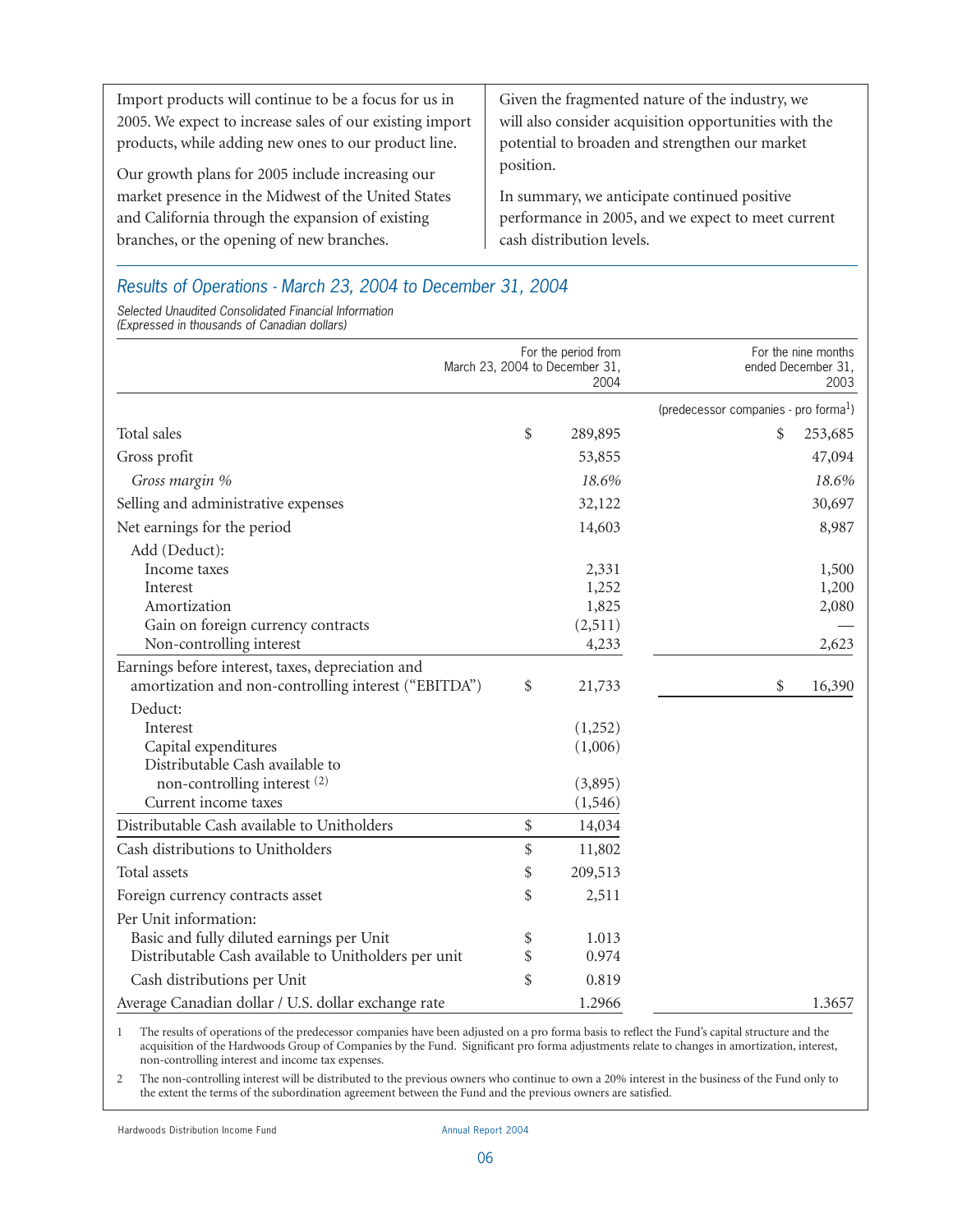### *Results of Operations - March 23, 2004 to December 31, 2004*

# Non-GAAP Measures - EBITDA and Distributable Cash

References to "EBITDA" are to earnings before interest, income taxes, depreciation and amortization, gains or losses on foreign currency contracts and the noncontrolling interest in earnings. We believe that, in addition to net income or loss, EBITDA is a useful supplemental measure of performance and of cash available for distribution, prior to debt service, changes in working capital, capital expenditures and income taxes. Specifically, we believe that EBITDA is the appropriate measure from which to make adjustments to determine the Distributable Cash of the Fund.

EBITDA is not an earnings measure recognized by generally accepted accounting principles in Canada ("GAAP") and does not have a standardized meaning prescribed by GAAP. Investors are cautioned that EBITDA should not replace net income or loss (as determined in accordance with GAAP) as an indicator of our performance, or to cash flows from operating, investing and financing activities, or as a measure of our liquidity and cash flows. Our method of calculating EBITDA may differ from the methods used by other issuers. Therefore, our EBITDA may not be comparable to similar measures presented by other issuers.

Distributable Cash of the Fund is a non-GAAP measure generally used by Canadian open-ended income funds as an indicator of financial performance. We define Distributable Cash as net earnings before depreciation, amortization, future income taxes, noncontrolling interest and unrealized mark-to-market adjustments on foreign exchange hedge contracts, and after capital expenditures and contributions to any reserves that the Board of Trustees deem to be reasonable and necessary for the operation of the Fund.

Our Distributable Cash may differ from similar computations as reported by other entities and, accordingly, may not be comparable to distributable cash as reported by such entities. We believe that our Distributable Cash is a useful supplemental measure that may assist prospective investors in assessing the return on their investment in Units.

### Sales

For the period from March 23, 2004 to December 31, 2004, our sales increased to \$289.9 million, up 14.3% from \$253.7 million for the combined predecessor companies during the nine-month period ended December 31, 2003. This reflects a 19.2% increase in US sales (in US dollars), and a 16.7% increase in Canadian sales (in Canadian dollars).

As no new operating locations were added during these periods, the sales increase was achieved entirely within our existing facility network. The increase reflects a combination of higher product prices and increased sales volumes. Sales growth was generally achieved across all geographic regions, with the strongest increases occurring in the United States.

The increase in sales was partially offset by the strengthening value of the Canadian dollar. During the last nine months of 2004, the average exchange rate for the Canadian dollar was 5.1% stronger than during the same period in 2003. Had exchange rates remained consistent with 2003 levels, revenue for the 2004 period would have increased an additional \$10.6 million to \$300.5 million.

# Gross Profit

For the period March 23, 2004 to December 31, 2004, we reported gross profit of \$53.9 million. This was 14.4% higher than the gross profit of \$47.1 million achieved by the combined predecessor companies during the nine-month period ended December 31, 2003. Our gross margins remained steady at 18.6% of sales. Accordingly, the 14.4% growth in gross profit is consistent with our 14.3% increase in sales.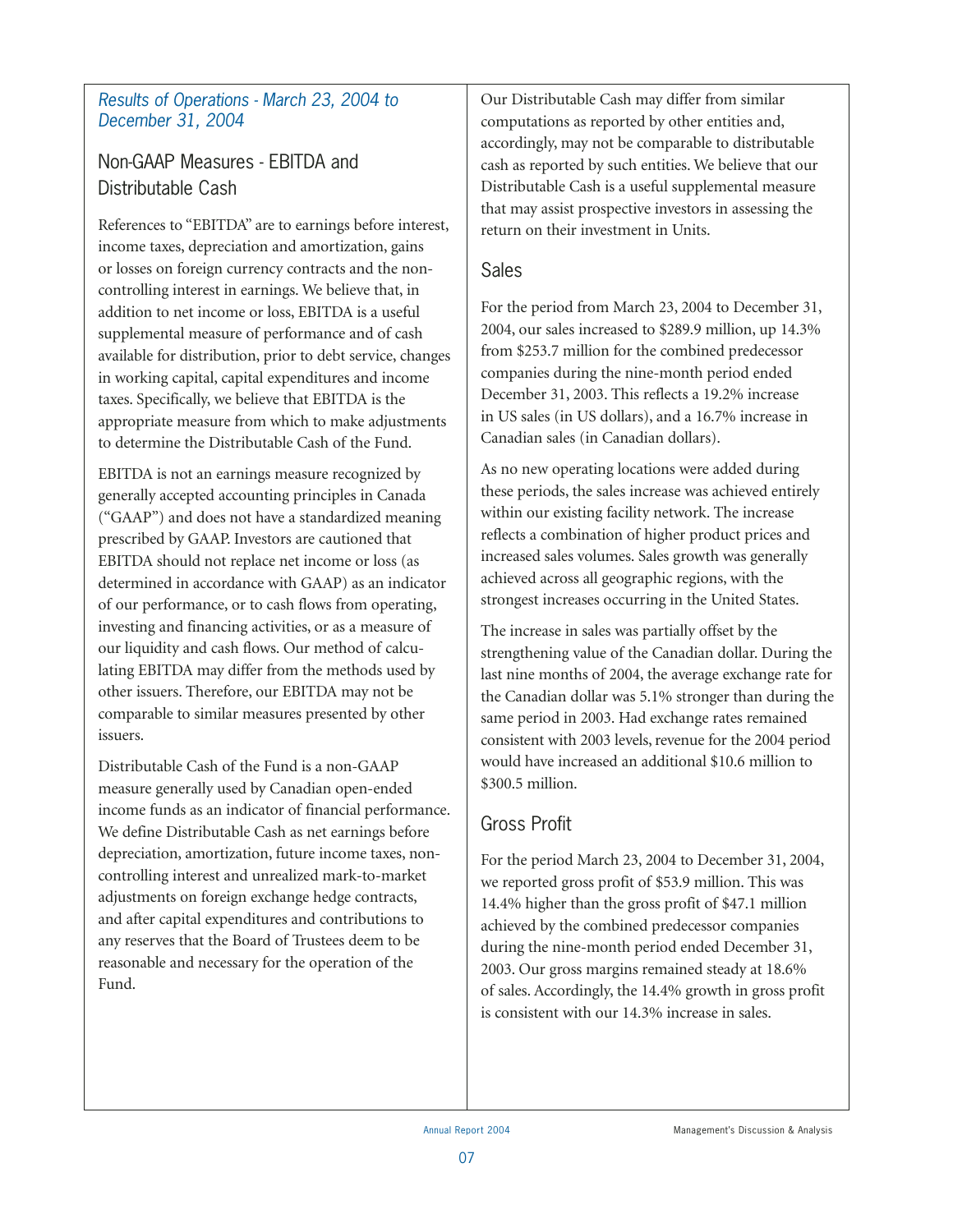### Selling and Administrative Expenses

For the period March 23, 2004 to December 31, 2004, selling and administrative expenses increased \$1.4 million, or 4.6%, to \$32.1 million, compared to \$30.7 million for the combined predecessor companies during the nine-month period ended December 31, 2003. This increase is due primarily to new costs as a public company and an increase in profit sharing associated with the growth in operating profits, partially offset by the strengthening value of the Canadian dollar.

As a percentage of sales, our selling and administrative expenses have declined to 11.1%, from 12.1% for the combined predecessor companies during the ninemonth period ended December 31, 2003. The decrease reflects greater efficiencies resulting from moving higher volumes through the same network.

### Other Income

The mark-to-market valuation of our outstanding foreign currency contracts resulted in an income gain of \$2.5 million for the period from March 23, 2004 to December 31, 2004. We continue to monitor our foreign currency contract policy as part of our efforts to mitigate the impact of foreign exchange fluctuations on Canadian dollar distributions generated by our U.S. operations. Further discussion of our foreign currency contracts can be found under Financial Instruments on page 12 of this report.

# EBITDA

For the period March 23, 2004 to December 31, 2004, EBITDA increased 32.6% to \$21.7 million, from \$16.4 million for the combined predecessor companies during the nine-month period ended December 31, 2003. The increase is primarily due to sales growth between the two periods, combined with our continued focus on controlling operating costs.

## Net Earnings

For the period March 23, 2004 to December 31, 2004, net earnings climbed 62.4% to \$14.6 million, from \$9.0 million for the combined predecessor companies for the nine-month period ended December 31, 2003. The increase in net earnings primarily reflects the growth in EBITDA and a \$2.5 million mark-to-market gain on foreign currency contracts which helped offset the impact of a stronger Canadian dollar.

### *Results of Operations – Three Months Ended December 31, 2004*

## Sales

For the three months ended December 31, 2004, sales increased 13.0% to \$93.7 million, from \$82.9 million for the combined predecessor companies during the fourth quarter of 2003. The increase includes an 18.5% increase in US sales (in US dollars), and an 18.7% increase in Canadian sales (in Canadian dollars).

The growth in sales reflects increased volumes and higher product pricing, partially offset by the impact of the strengthening Canadian dollar. The exchange between the Canadian and U.S. dollar averaged \$1.2235 for the three-month period ended December 31, 2004, compared to \$1.3157 during the corresponding period in 2003. Had exchange rates remained consistent with 2003 levels, revenue for the fourth quarter of 2004 would have increased an additional \$4.8 million to \$98.5 million.

# Gross Profit

Gross profit for the three-month period ended December 31, 2004 was \$17.0 million, an increase of \$1.9 million, or 12.3%, from \$15.1 million for the combined predecessor companies in the fourth quarter of 2003. As a percentage of sales, gross profit was 18.1%, compared to 18.3% for the predecessor companies during the same period in 2003. Accordingly, the increase in gross profit was due primarily to growth in sales.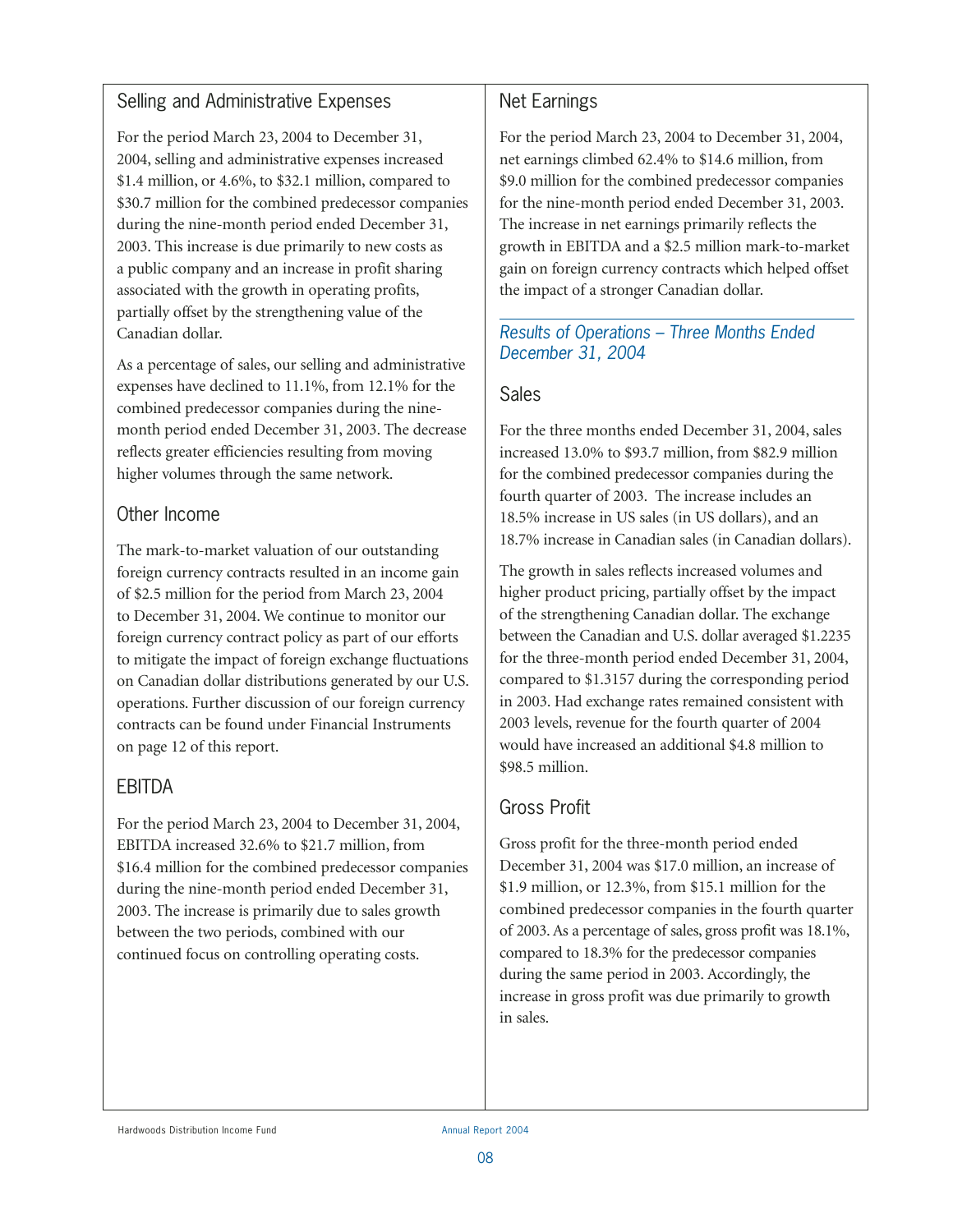### Selling and Administrative Expenses

Fourth quarter 2004 selling and administrative expenses decreased \$0.1 million, or 1.2%, to \$10.6 million, from \$10.7 million in the prior year period. The decrease is due primarily to the impact of the strengthening Canadian dollar, more than offsetting modest increases in operating costs in the period.

### Other Income

For the three months ended December 31, 2004, the mark-to-market valuation of our outstanding foreign currency contracts provided an income gain of \$1.7 million. Further discussion of our foreign currency contracts can be found under Financial Instruments on page 12 of this report.

*Results of Operations - Three Months Ended December 31, 2004*

*Selected Unaudited Consolidated Financial Information (Expressed in thousands of Canadian dollars)*

| For the three months ended                           |    | December 31<br>2004 | For the three months<br>ended December 31,<br>2003 |
|------------------------------------------------------|----|---------------------|----------------------------------------------------|
|                                                      |    |                     | (predecessor companies - pro forma <sup>1</sup> )  |
| Total sales                                          | \$ | 93,730              | \$<br>82,923                                       |
| Gross profit                                         |    | 17,003              | 15,140                                             |
| Gross margin %                                       |    | 18.1%               | 18.3%                                              |
| Selling and administrative expenses                  |    | 10,581              | 10,710                                             |
| Net earnings for the period                          |    | 5,568               | 2,217                                              |
| Add (Deduct):                                        |    |                     |                                                    |
| Income taxes                                         |    | 20                  | 500                                                |
| Interest                                             |    | 499                 | 400                                                |
| Amortization                                         |    | 598                 | 633                                                |
| Gain on foreign currency contracts                   |    | (1,660)             |                                                    |
| Non-controlling interest                             |    | 1,397               | 679                                                |
| Earnings before interest, taxes, depreciation and    |    |                     |                                                    |
| amortization and non-controlling interest ("EBITDA") | \$ | 6,422               | \$<br>4,429                                        |
| Deduct:                                              |    |                     |                                                    |
| Interest                                             |    | (499)               |                                                    |
| Capital expenditures                                 |    | (197)               |                                                    |
| Distributable Cash available to                      |    |                     |                                                    |
| non-controlling interest (2)                         |    | (1, 145)            |                                                    |
| Current income taxes                                 |    | (80)                |                                                    |
| Distributable Cash available to Unitholders          | \$ | 4,501               |                                                    |
| Cash distributions to Unitholders                    | \$ | 3,891               |                                                    |
| Total assets                                         | \$ | 209,513             |                                                    |
| Foreign currency contracts asset                     | \$ | 2,511               |                                                    |
| Per Unit information:                                |    |                     |                                                    |
| Basic and fully diluted earnings per Unit            | \$ | 0.386               |                                                    |
| Distributable Cash available to Unitholders per unit | \$ | 0.312               |                                                    |
| Cash distributions per Unit                          | \$ | 0.270               |                                                    |
| Average Canadian dollar / U.S. dollar exchange rate  |    | 1.2235              | 1.3157                                             |

1 The results of operations of the predecessor companies have been adjusted on a pro forma basis to reflect the Fund's capital structure and the acquisition of the Hardwoods Group of Companies by the Fund. Significant pro forma adjustments relate to changes in amortization, interest, non-controlling interest and income tax expenses.

2 The non-controlling interest will be distributed to the previous owners who continue to own a 20% interest in the business of the Fund only to the extent the terms of the subordination agreement between the Fund and the previous owners are satisfied.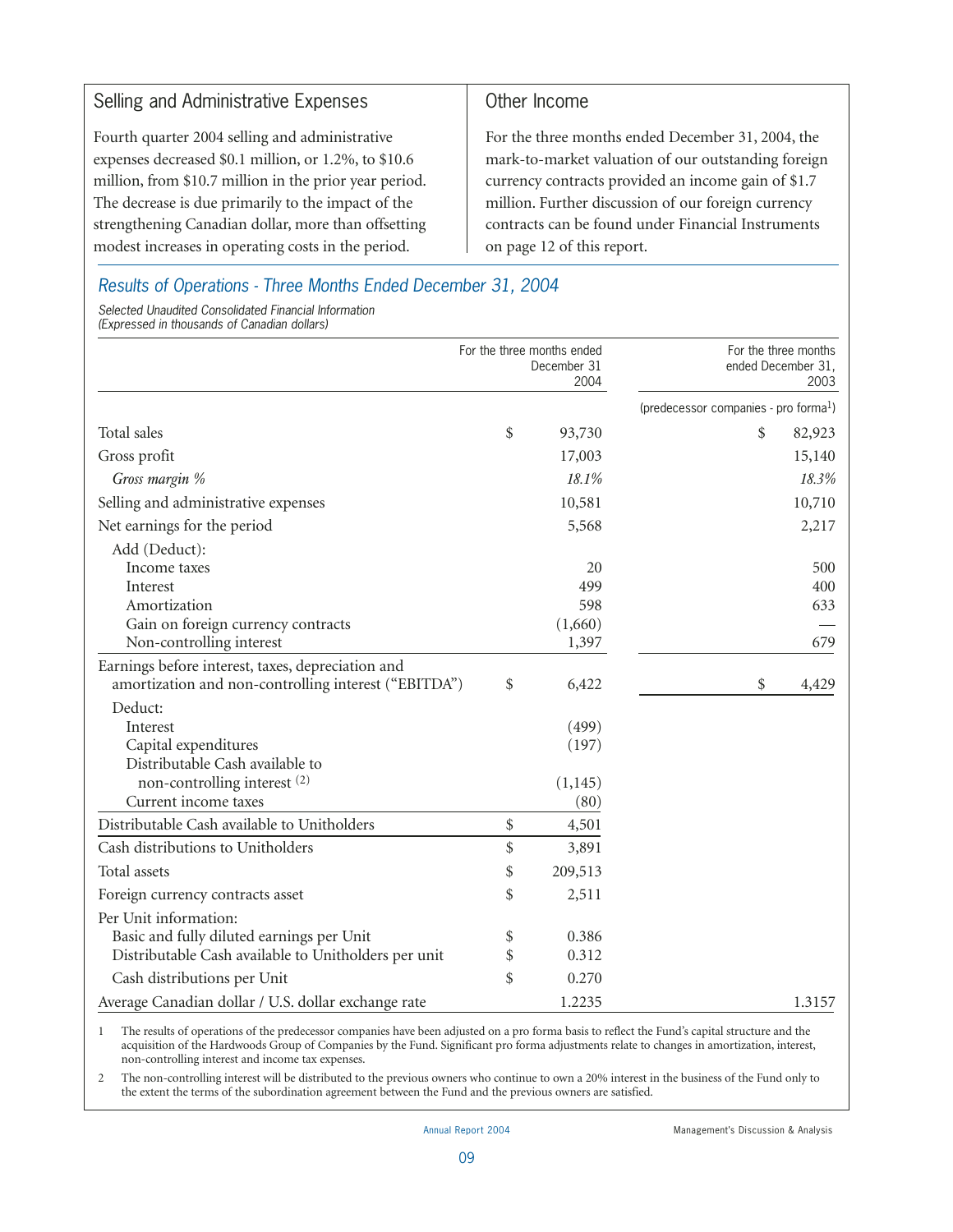### EBITDA

EBITDA increased to \$6.4 million in the fourth quarter of 2004, up 45.0% from \$4.4 million for the combined predecessor companies during the same period in 2003. The increase in EBITDA reflects higher sales.

# Net Earnings

Fourth quarter net earnings increased 151.2% to \$5.6 million, from \$2.2 million for the combined predecessor companies during the three-month period ended December 31, 2003. The increase in net earnings primarily reflects the increase in EBITDA, a \$1.7 million gain on outstanding currency contracts during the fourth quarter of 2004, and lower income tax expense in the quarter.

# Quarterly Financial Information

The table below provides selected quarterly financial information for the three most recent fiscal quarters to December 31, 2004. This information is unaudited, but reflects all adjustments of a normal, recurring nature which are, in our opinion, necessary to present a fair statement of the results of operations for the periods presented. Quarter-to-quarter comparisons of our financial results are not necessarily meaningful and should not be relied upon as indication of future performance.

### **Liquidity**

### *Distributable Cash and Distributions*

Our policy is to make stable monthly distributions to our Unitholders based on our estimate of distributable cash for the year. We pay distributions at the end of the month that follows the month when the cash was earned. In the period from March 23, 2004 to December 31, 2004, we made eight consecutive monthly distributions totaling \$11.8 million to Unitholders. Distributions for the period March 23, 2004 to April 30, 2004 were \$0.1082 per unit, and for each of the months of May and June were \$0.0854 per unit, consistent with monthly distributions anticipated at the time of our IPO. We increased distributions by 5.4% to \$0.09 per unit effective in July 2004, based on successful year-to-date results and a continued positive outlook for the Fund.

Quarterly distributions to Hardwoods' previous owners were made as follows: \$1.0 million on July 30, 2004, \$1.3 million on October 29, 2004, and \$1.0 million on January 28, 2005. On an after-tax per unit basis, such cash distributions are equivalent to the respective quarterly distributions to public Unitholders pursuant to the terms of a subordination agreement as outlined in the Fund's prospectus dated March 12, 2004. For the period March 23, 2004 to December 31, 2004, the ratio of total cash distributions paid to

### *Quarterly Financial Information*

*(Expressed in thousands of Canadian dollars)*

|                                           | For the three months<br>ended December 31<br>2004 |    | For the three months<br>ended September 30<br>2004 | For the period from<br>March 23 to June 30<br>2004 |        |  |
|-------------------------------------------|---------------------------------------------------|----|----------------------------------------------------|----------------------------------------------------|--------|--|
| Total sales                               | \$<br>93,730                                      | \$ | 97,040                                             | \$                                                 | 99,125 |  |
| Net earnings                              | \$<br>5,568                                       | \$ | 4,351                                              | \$                                                 | 4,684  |  |
| Basic and fully diluted earnings per Unit | \$<br>0.386                                       | \$ | 0.302                                              | \$                                                 | 0.325  |  |
| Distributable cash per Unit               | \$<br>0.312                                       | \$ | 0.279                                              | \$                                                 | 0.383  |  |
| Cash distributions per Unit               | \$<br>0.270                                       |    | 0.270                                              | \$                                                 | 0.279  |  |

Hardwoods Distribution Income Fund Annual Report 2004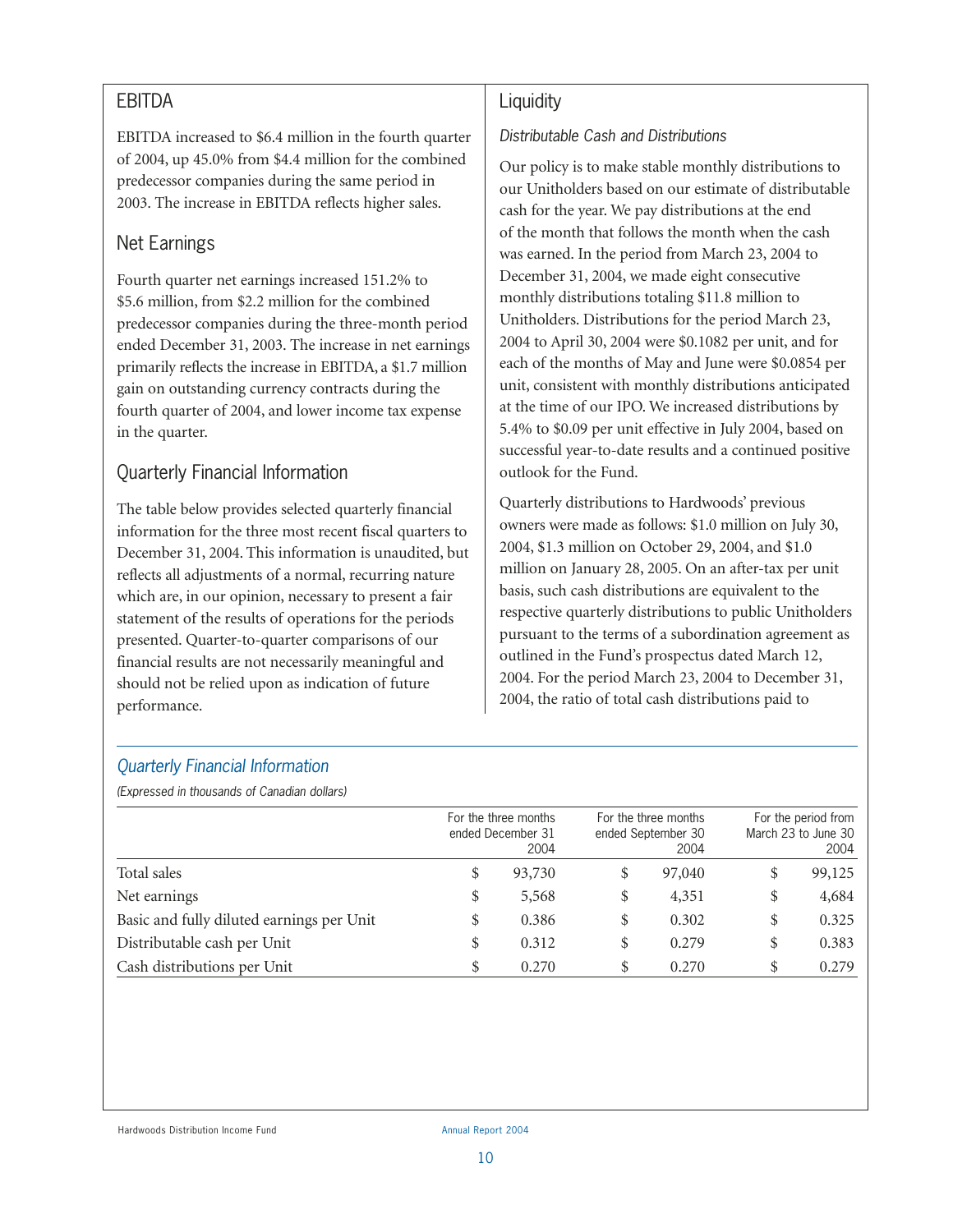Unitholders, as compared to cash available for distribution to Unitholders, was 84.1%.

# Capital Expenditures

For the period from March 23, 2004 to December 31, 2004, capital expenditures were \$1.0 million. This compares to annual maintenance capital expenditures anticipated at the time of the IPO of \$0.8 million. Our capital expenditures have been higher than expected, primarily due to earlier replacement of forklifts and phone systems, as well as leasehold improvements to our head office in Langley, British Columbia.

# Revolving Credit Facilities

At the time of the IPO, we established independent credit facilities comprising a three-year operating line in each of Canada and the U.S. In Canada, our initial operating line comprised a maximum facility of \$20.0 million. In response to growth in the business since the IPO, the maximum facility in Canada was increased to \$22.0 million on December 17, 2004, of which the balance outstanding was \$14.0 million as at December 31, 2004. In the U.S., our initial operating line comprised a maximum facility of \$32.5 million (US \$27.0 million), which was increased on December 30, 2004 to \$36.0 million (US \$30.0 million). As at December 31, 2004, the balance outstanding on the US operating line was \$23.9 million (US \$19.9 million).

Our credit facilities have increased from balances at the time of the IPO of \$12.0 million and \$19.8 million (US \$15.0 million) in Canada and the U.S. respectively. These increases are due primarily to an increase in net non-cash working capital as a result of the growth in our business, and the related post-closing working capital adjustment paid to the previous owners pursuant to the IPO.

We believe that our operating loans in both Canada and the U.S. are sufficient to meet our working capital requirements.

# Contractual Obligations

The table below sets forth other contractual obligations of the Fund as at December 31, 2004 due in the years indicated. These relate to various premises operating leases:

*(Expressed in thousands of Canadian dollars)*

| 2005                | \$<br>5,610 |
|---------------------|-------------|
| 2006                | 5,175       |
| 2007                | 4,816       |
| 2008                | 4,417       |
| 2009                | 3,234       |
| 2010 and thereafter | \$<br>2,520 |
|                     | \$25,772    |
|                     |             |

# Off-Balance Sheet Arrangements

The Fund has no off-balance sheet arrangements with the exception of the foreign currency contracts discussed below in Financial Instruments.

# Critical Accounting Estimates

The preparation of financial statements in accordance with Canadian generally accepted accounting principles requires that we make estimates and assumptions that can have a material impact on our results of operations as reported on a periodic basis. We base our estimates and assumptions on past experience and other factors that are deemed reasonable under the circumstances. Actual results could differ from these estimates. The critical estimates used in preparing our financial statements are:

*Accounts Receivable Provision:* Due to the nature of our business and the credit terms we provide to our customers, we anticipate that a certain portion of required customer payments will not be made, and we maintain an allowance for these doubtful accounts. The allowance is based on our estimation of the potential of recovering our accounts receivable, and incorporates current and expected collection trends.

*Valuation of Inventories:* The net realizable value of our inventory could be affected by market shifts or damage to our products. Our inventory is valued at the lower of cost and net realizable value.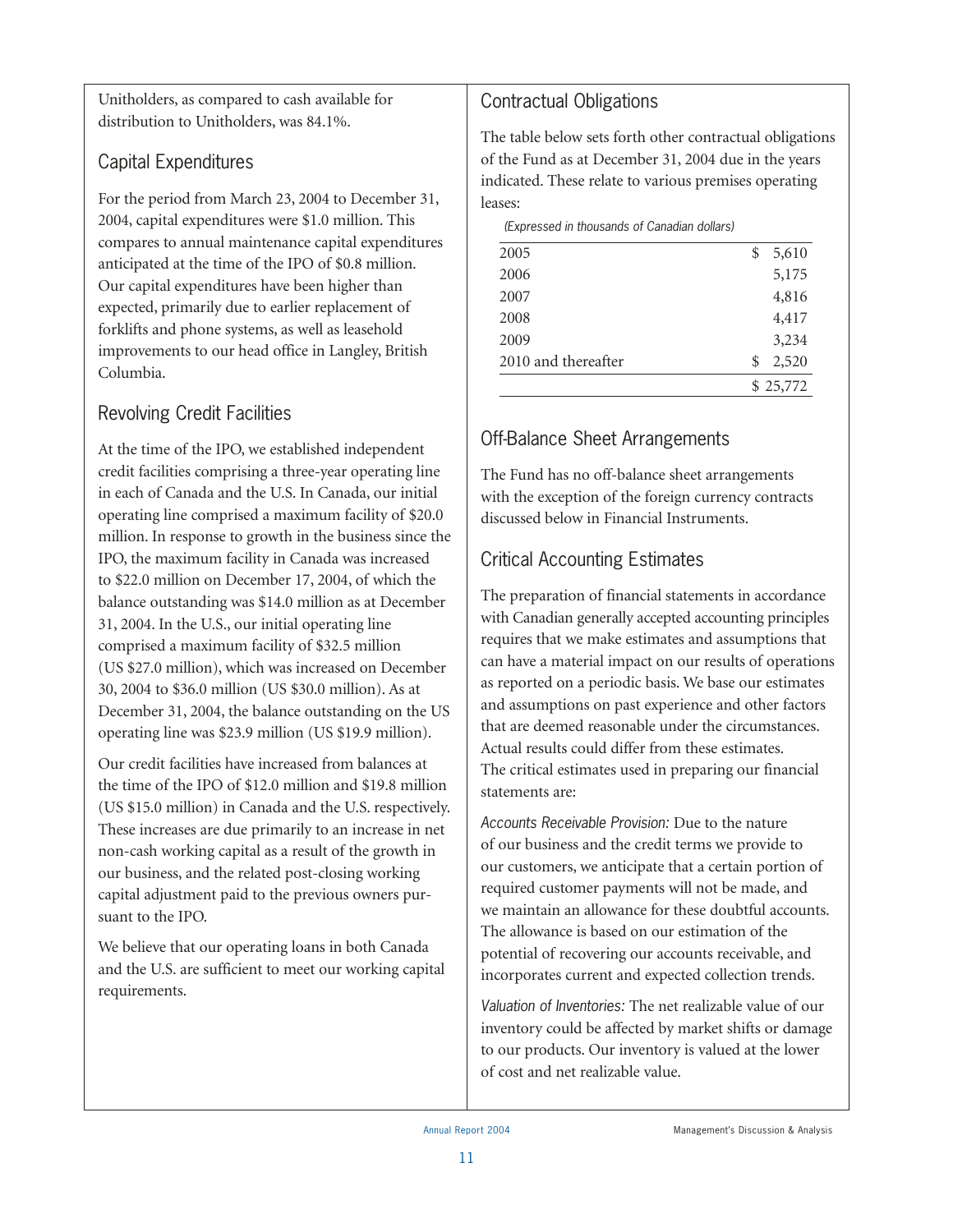*Allocation of Purchase Price:* The allocation of the purchase price for the business acquired at the time of our IPO requires judgement, specifically regarding the allocation between goodwill and other intangible assets, and the amortization period of the intangible assets, which we have determined to be 15 years using the straight-line method.

All significant accounting policies have been included in note 2 to the financial statements.

# Related Party Transactions

For the period from March 23, 2004 to December 31, 2004, sales of \$1.2 million were made to affiliates of the previous owners, and we incurred purchases of \$0.4 million from affiliates of the previous owners. These sales and purchases took place at prevailing market prices. During the period from March 23, 2004 to December 31, 2004, subsidiaries of the Fund made cash distributions of \$2.3 million to Hardwoods' previous owners, pursuant to the terms of a subordination agreement as outlined in the Fund's prospectus dated March 12, 2004. In addition, the Fund has recorded a distribution payable to the previous owners of \$1.0 million which was paid on January 28, 2005. During the period from March 23, 2004 to December 31, 2004, we paid \$0.1 million to affiliates of the previous owners under the terms of an agreement to provide transitional services for management information systems.

# Financial Instruments

The Fund uses currency derivatives to manage exposure to fluctuations in exchange rates between the Canadian dollar and the United States dollar. The foreign currency contracts are recognized in the balance sheet and measured at their fair value, with changes in fair value recognized currently in the statement of operations. At December 31, 2004, the Fund had 28 monthly foreign currency contracts to exchange US\$675,000 into approximately \$903,000, reflecting an exchange rate of Cdn\$1.3385 to US\$1.00, each month until April 2007. The fair value of the remaining 28 monthly contracts has been reflected in the financial statements.

On February 15, 2005, the Fund modified and extended its existing foreign currency hedging arrangement to exchange US dollars for Canadian dollars described above. Under the new arrangement, the maturity of the Fund's cash distribution foreign currency contract agreements were extended from April 2007 to April 2008. The modified and extended foreign currency contracts allow the Fund to exchange, beginning in February 2005, US\$675,000 into approximately \$878,000 each month until April 2008. This reflects an exchange rate of \$1.30 and extends our foreign currency contract arrangement by an additional 12 months. This is consistent with our intent to maintain an active foreign currency contract program to mitigate the potential impact of foreign exchange fluctuations on Canadian dollar distributions by the Fund.

# Forward-looking Statements

This MD&A may contain forward-looking statements, which reflect our expectations regarding the future growth, results of operations, performance and business prospects, and opportunities of the Fund. Forward-looking statements contain such words as "anticipate", "believe", "continue", "could", "expects", "intend", "may", "plans" or similar expressions suggesting future conditions or events. Such forwardlooking statements reflect our current beliefs and are based on information currently available to us. Forward-looking statements involve significant risks and uncertainties. A number of factors could cause actual results to differ materially from results discussed in the forward-looking statements. These include the effects of, as well as changes in: national and local business conditions; political or economic instability in local markets; competition; consumer preferences, spending patterns and demographic trends; legislation and governmental regulation. Although the forwardlooking statements contained in this MD&A are based on what we believe to be reasonable assumptions, we cannot assure readers that actual results will be consistent with these forward-looking statements.

# Additional Information

Additional information relating to the Fund, including all public filings, are available on SEDAR (www.sedar.com) and our website (www.hardwoods-inc.com).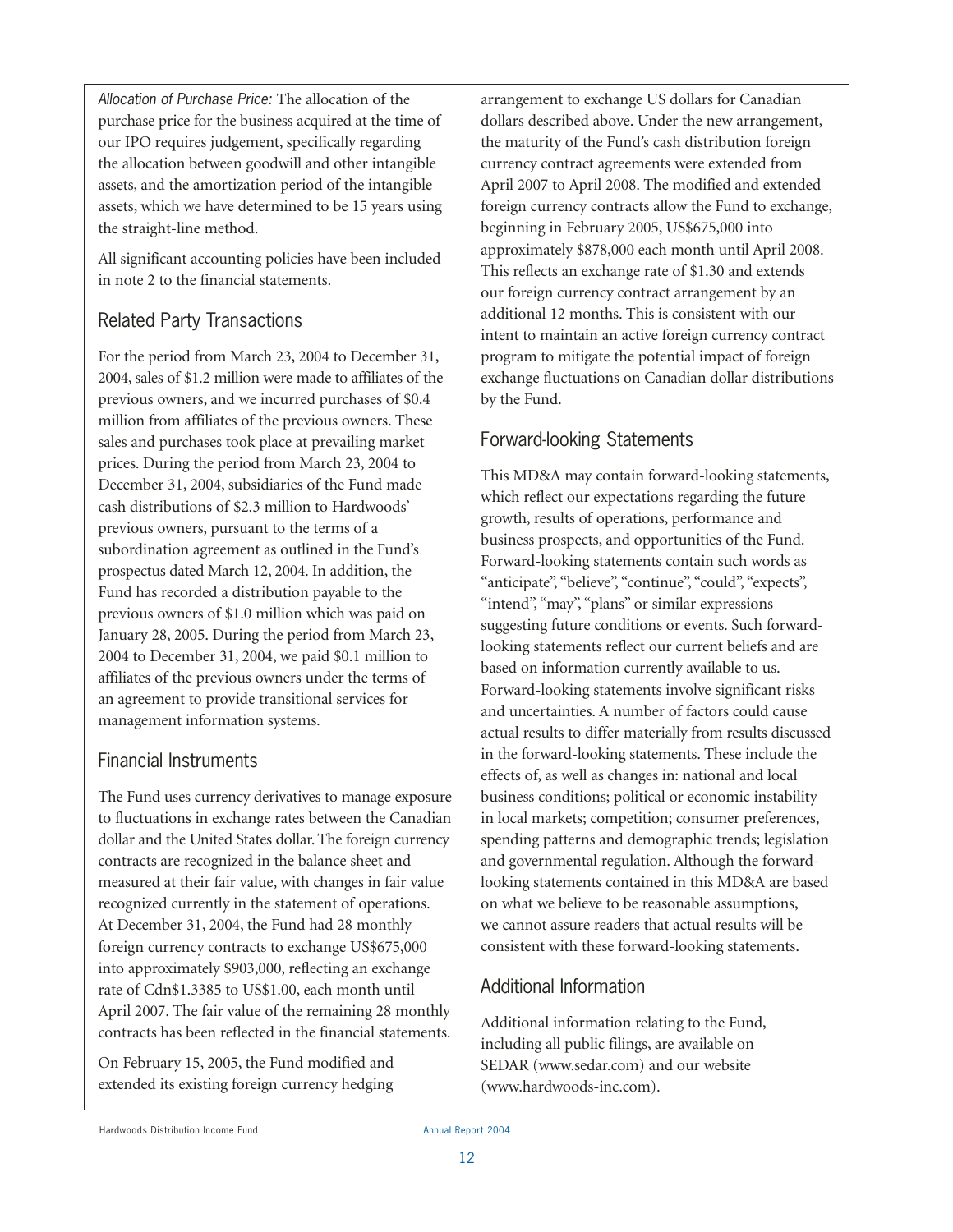# Management's Statement of **Responsibilities**

The accompanying consolidated financial statements are the responsibility of management and have been reviewed and approved by the Boards of Directors and the Trustees. The consolidated financial statements have been prepared by management, in accordance with Canadian generally accepted accounting principles and, where appropriate, reflect management's best estimates and judgements. Management has also prepared financial and all other information in the annual report and has ensured that this information is consistent with the consolidated financial statements.

The Fund maintains appropriate systems of internal control, policies and procedures, which provide management with reasonable assurance that assets are safeguarded and the financial records are reliable and form a proper basis for preparation of financial statements.

The Boards of Directors and the Trustees ensure that management fulfills its responsibilities for financial reporting and internal control through an Audit Committee. This committee reviews the consolidated financial statements and is comprised of independent Trustees. The auditors have full and direct access to the Audit Committee.

The consolidated financial statements have been independently audited by KPMG LLP, in accordance with Canadian generally accepted auditing standards. Their report below expresses their opinion on the consolidated financial statements of the Fund.

Maurie Poquette

*Maurice E. Paquette President and Chief Executive Officer*

# Auditors' Report to the **Unitholders**

We have audited the consolidated balance sheet of Hardwoods Distribution Income Fund (the "Fund") as at December 31, 2004 and the consolidated statements of operations and retained earnings and cash flows for the period from March 23, 2004 to December 31, 2004. These financial statements are the responsibility of the Fund's management. Our responsibility is to express an opinion on these financial statements based on our audit.

We conducted our audit in accordance with Canadian generally accepted auditing standards. Those standards require that we plan and perform an audit to obtain reasonable assurance whether the financial statements are free of material misstatement. An audit includes examining, on a test basis, evidence supporting the amounts and disclosures in the financial statements. An audit also includes assessing the accounting

principles used and significant estimates made by management, as well as evaluating the overall financial statement presentation.

In our opinion, these consolidated financial statements present fairly, in all material respects, the financial position of the Fund as at December 31, 2004 and the results of its operations and its cash flows for the period from March 23, 2004 to December 31, 2004 in accordance with Canadian generally accepted accounting principles.

# $MPMG LLP$

*Chartered Accountants Vancouver, Canada February 15, 2005*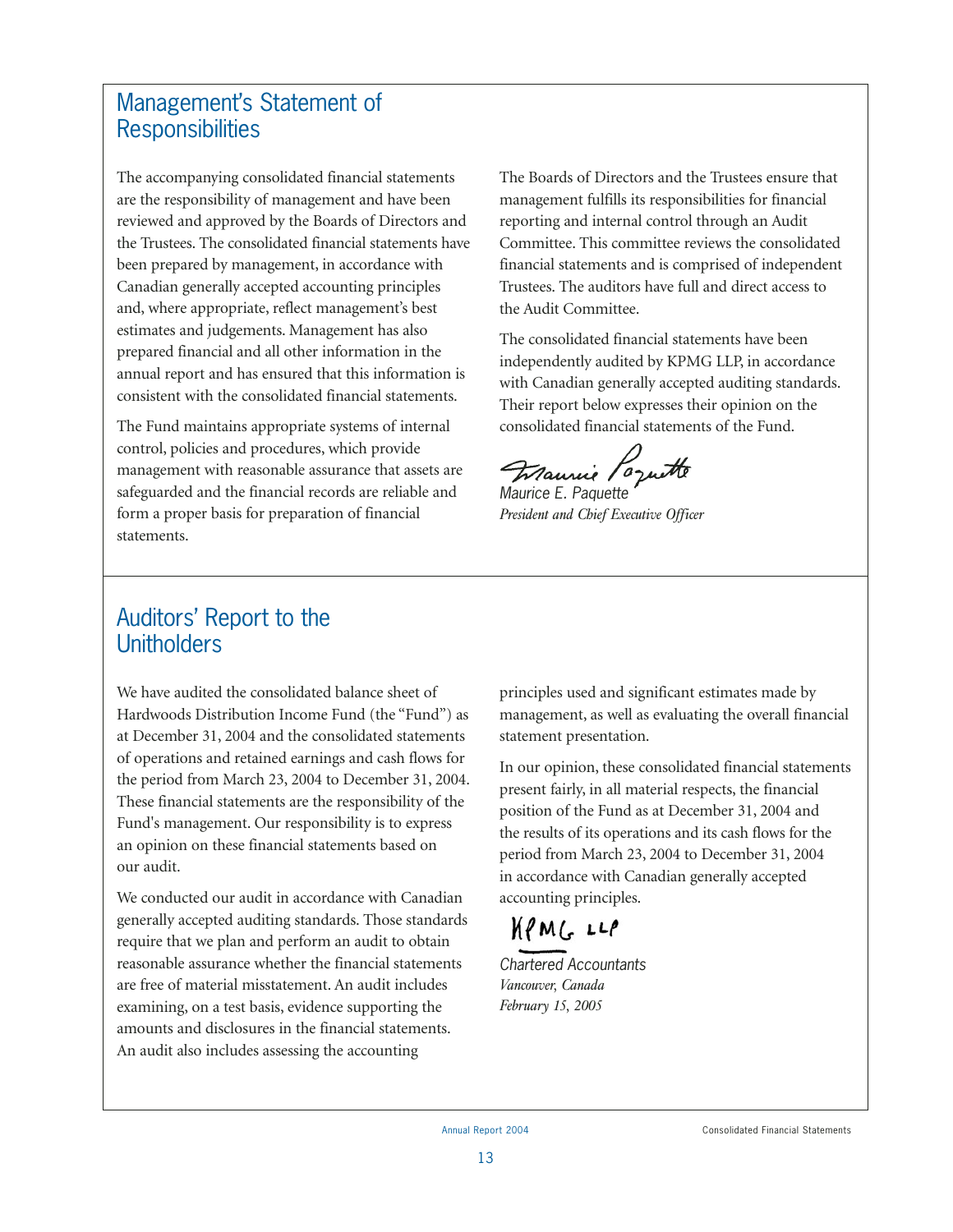### Consolidated Balance Sheet

*(Expressed in thousands of Canadian dollars)*

|                                                                    | December 31, 2004 |
|--------------------------------------------------------------------|-------------------|
| Assets                                                             |                   |
| Current assets:                                                    |                   |
| Accounts receivable                                                | \$<br>45,283      |
| Income tax receivable                                              | 401               |
| Inventory                                                          | 42,499            |
| Prepaid expenses                                                   | 627               |
|                                                                    | 88,810            |
| Long-term receivables                                              | 1,787             |
| Property, plant and equipment (note 3)                             | 4,687             |
| Deferred financing costs, net                                      | 142               |
| Other intangible assets (net of accumulated amortization of \$700) | 13,293            |
| Foreign currency contracts (note 4)                                | 2,511             |
| Goodwill                                                           | 98,283            |
|                                                                    | \$<br>209,513     |
| Liabilities and Unitholders' Equity                                |                   |
| Current liabilities:                                               |                   |
| Bank indebtedness (note 5)                                         | \$<br>39,058      |
| Accounts payable and accrued liabilities                           | 7,897             |
| Distributions payable to Unitholders                               | 1,297             |
| Distributions payable to non-controlling interests                 | 981               |
|                                                                    | 49,233            |
| Future income taxes (note 8)                                       | 545               |
| Non-controlling interests (note 6)                                 | 32,123            |
| Unitholders' equity:                                               |                   |
| Fund Units (note 7)                                                | 133,454           |
| Retained earnings                                                  | 2,801             |
| Cumulative foreign currency translation account                    | (8, 643)          |
|                                                                    | 127,612           |
|                                                                    | \$<br>209,513     |

Subsequent event *(note 4)* Commitments *(note 10)*

*See accompanying notes to consolidated financial statements.*

Approved on behalf of the Trustees:

my Leel

*Trustee Trustee*

*Lawrence I. Bell Terry M. Holland*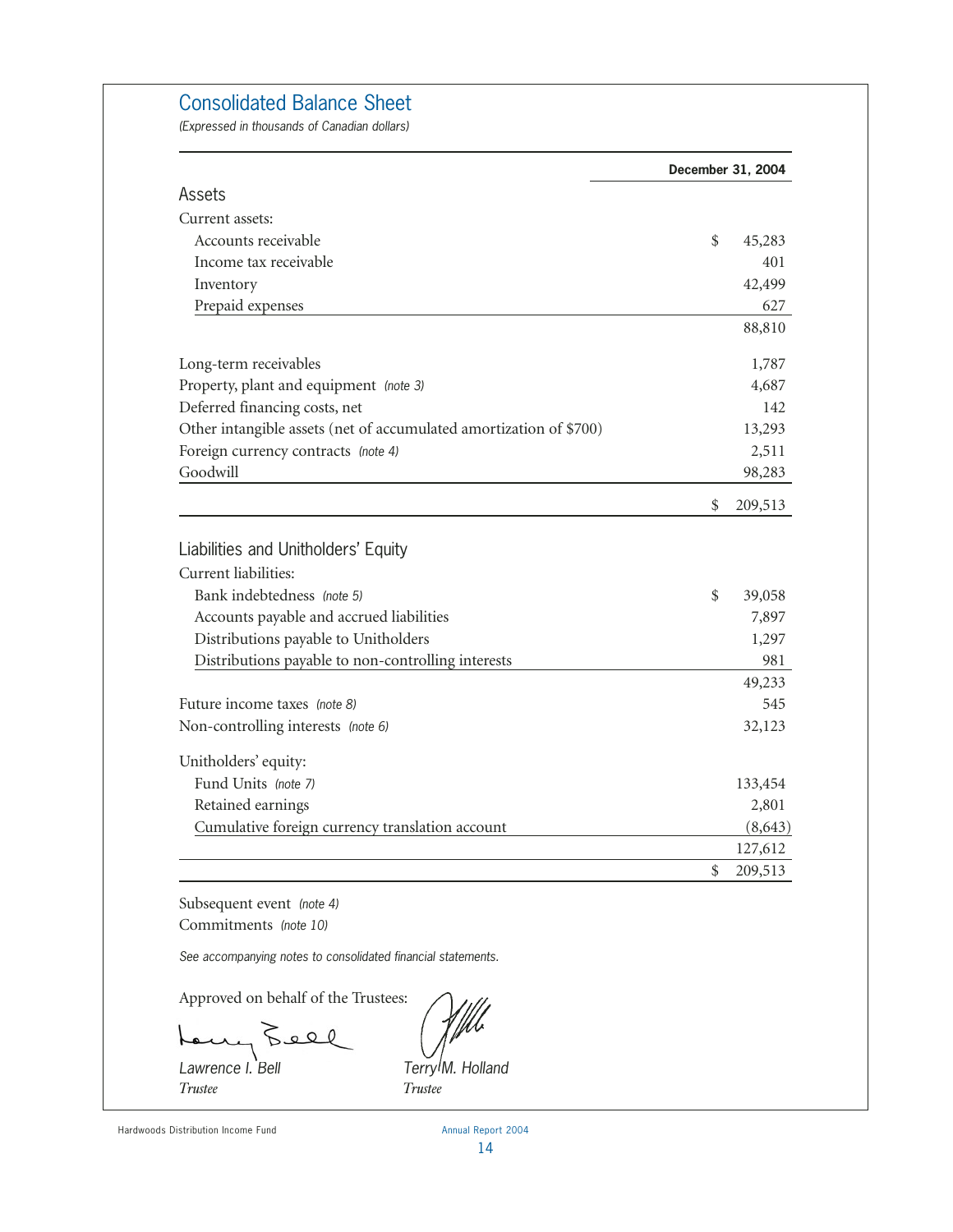# Consolidated Statement of Operations and Retained Earnings

*(Expressed in thousands of Canadian dollars)*

|                                                            | Period from March 23, 2004<br>to December 31, 2004 |            |  |  |  |
|------------------------------------------------------------|----------------------------------------------------|------------|--|--|--|
| <b>Sales</b>                                               | \$                                                 | 289,895    |  |  |  |
| Cost of sales                                              |                                                    | 236,040    |  |  |  |
| Gross profit                                               |                                                    | 53,855     |  |  |  |
| Expenses (income):                                         |                                                    |            |  |  |  |
| Selling and administrative                                 |                                                    | 32,122     |  |  |  |
| Amortization:                                              |                                                    |            |  |  |  |
| Plant and equipment                                        |                                                    | 1,040      |  |  |  |
| Deferred financing costs                                   |                                                    | 50         |  |  |  |
| Other intangible assets                                    |                                                    | 735        |  |  |  |
| Interest                                                   |                                                    | 1,252      |  |  |  |
| Mark-to-market gain on foreign currency contracts (note 4) |                                                    | (2,511)    |  |  |  |
|                                                            |                                                    | 32,688     |  |  |  |
| Earnings before non-controlling interests and income taxes |                                                    | 21,167     |  |  |  |
| Non-controlling interests (note 6)                         |                                                    | 4,233      |  |  |  |
| Earnings before income taxes                               |                                                    | 16,934     |  |  |  |
| Income taxes (note 8)                                      |                                                    | 2,331      |  |  |  |
| Net earnings for the period                                |                                                    | 14,603     |  |  |  |
| Retained earnings, beginning of period                     |                                                    |            |  |  |  |
| Distributions to Unitholders                               |                                                    | (11,802)   |  |  |  |
| Retained earnings, end of period                           | \$                                                 | 2,801      |  |  |  |
| Basic and diluted earnings per Unit                        | \$                                                 | 1.01       |  |  |  |
| Weighted average number of Units outstanding               |                                                    | 14,410,000 |  |  |  |

*See accompanying notes to consolidated financial statements.*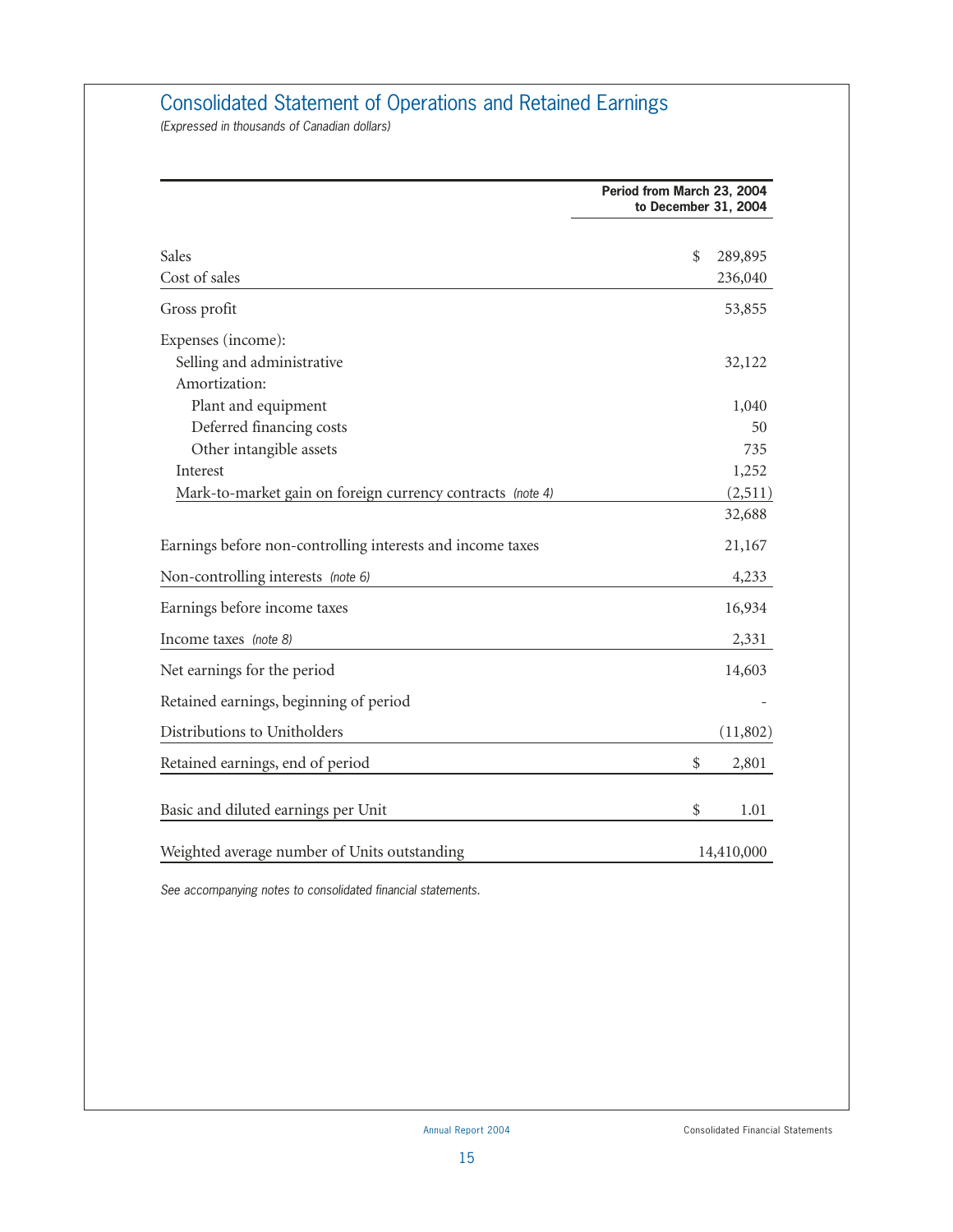# Consolidated Statement of Cash Flows

*(Expressed in thousands of Canadian dollars)*

|                                                        | Period from March 23, 2004<br>to December 31, 2004 |
|--------------------------------------------------------|----------------------------------------------------|
| Cash flows provided by (used in) operating activities: |                                                    |
| Net earnings for the period                            | \$<br>14,603                                       |
| Items not involving cash:                              |                                                    |
| Amortization                                           | 1,825                                              |
| Gain on sale of property, plant and equipment          | (22)                                               |
| Mark-to-market gain on foreign currency contracts      | (2,511)                                            |
| Non-controlling interests                              | 4,233                                              |
| Future income taxes                                    | 785                                                |
|                                                        | 18,913                                             |
| Change in non-cash operating working capital (note 9)  | (15,059)                                           |
| Net cash provided by operating activities              | 3,854                                              |
| Cash flows provided by (used in) investing activities: |                                                    |
| Business acquisition (note 1)                          | (165, 137)                                         |
| Additions to property, plant and equipment             | (1,006)                                            |
| Proceeds on disposal of property, plant and equipment  | 53                                                 |
| Long-term receivables                                  | 200                                                |
| Net cash used in investing activities                  | (165, 890)                                         |
| Cash flows provided by (used in) financing activities: |                                                    |
| Net proceeds from the issuance of Units                | 133,454                                            |
| Increase in bank indebtedness                          | 41,515                                             |
| Increase in deferred financing fees                    | (204)                                              |
| Distributions paid to Unitholders                      | (10, 505)                                          |
| Distributions paid to non-controlling interests        | (2,224)                                            |
| Net cash provided by financing activities              | 162,036                                            |
| Increase in cash                                       |                                                    |
| Cash, beginning of period                              |                                                    |
| Cash, end of period                                    | \$                                                 |
| Supplementary information (cash amounts):              |                                                    |
| Interest paid                                          | \$<br>1,252                                        |
|                                                        | 2,100                                              |
| Income taxes paid                                      |                                                    |

*See accompanying notes to consolidated financial statements.*

Hardwoods Distribution Income Fund Annual Report 2004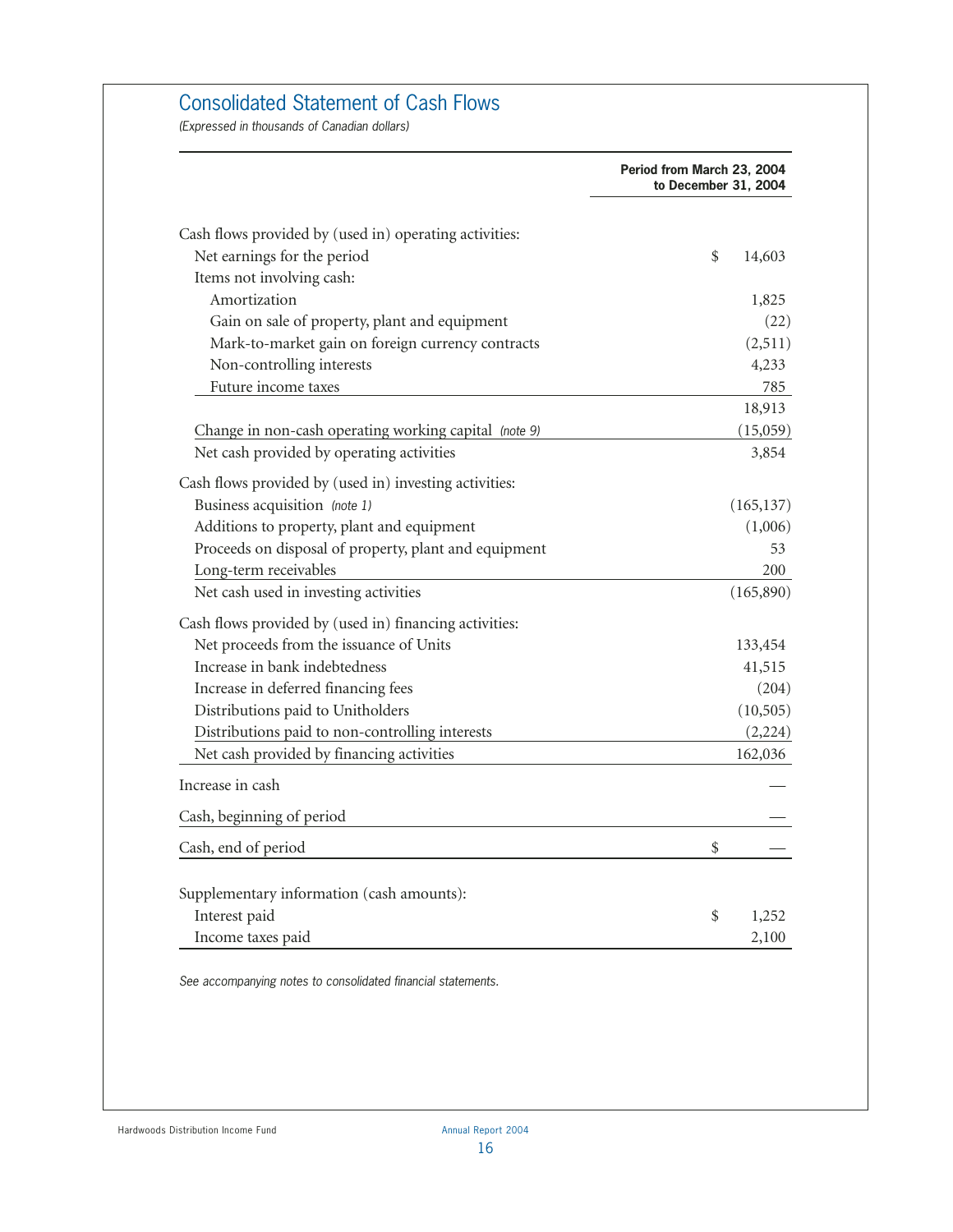# Notes to the Consolidated Financial Statements

PERIOD FROM MARCH 23, 2004 TO DECEMBER 31, 2004 *(Tabular amounts expressed in thousands of Canadian dollars)*

#### *1. Nature of operations and business acquisition:*

Hardwoods Distribution Income Fund (the "Fund") is an unincorporated, open ended, limited purpose trust established under the laws of the Province of British Columbia on January 30, 2004 by a Declaration of Trust. The Fund commenced operations on March 23, 2004 when it completed an initial public offering (the "Offering") of Units and acquired (the "Acquisition") an 80% interest in a hardwood lumber and sheet goods distribution business in North America (the "Business") from affiliates of Sauder Industries Limited ("SIL"). The Fund holds, indirectly, 80% of the outstanding limited partnership units of Hardwoods Specialty Products LP ("Hardwoods LP") and Hardwoods Specialty Products US LP ("Hardwoods USLP"), limited partnerships established under the laws of the Province of Manitoba and the state of Delaware, respectively.

On March 23, 2004, the Fund issued 14,410,000 Units at \$10 per Unit pursuant to the Offering. Net proceeds from the Offering were \$133,454,000, after deducting expenses of the Offering of \$10,646,000.

Also on March 23, 2004, the Fund used the net proceeds from the Offering, together with funds from two new credit facilities (note 5), to acquire an 80% interest in Hardwoods LP and Hardwoods USLP for total consideration of approximately \$165,137,000. The acquisition of the Fund's interest in Hardwoods LP and Hardwoods USLP was completed through a series of transactions and has been accounted for using the purchase method.

The fair value of the net assets acquired is as follows:

| Net working capital                                                   | \$ 73,658 |
|-----------------------------------------------------------------------|-----------|
| Property, plant and equipment                                         | 5,094     |
| Goodwill                                                              | 104,580   |
| Other intangible assets                                               | 15,000    |
| Future income taxes                                                   | 267       |
| Non-controlling interests                                             | (33, 462) |
| Consideration, being cash from the Offering and new credit facilities | \$165,137 |

The results of operations of Hardwoods LP and Hardwoods USLP have been included in the Fund's consolidated financial statements from March 23, 2004, being the date of acquisition.

#### *2. Significant accounting policies:*

These consolidated financial statements have been prepared in accordance with Canadian generally accepted accounting principles.

*(a) Basis of presentation:*

These consolidated financial statements include the accounts of the Fund and its 80% owned subsidiaries Hardwoods LP and Hardwoods USLP and other wholly owned subsidiaries. All significant intercompany balances and transactions have been eliminated on consolidation.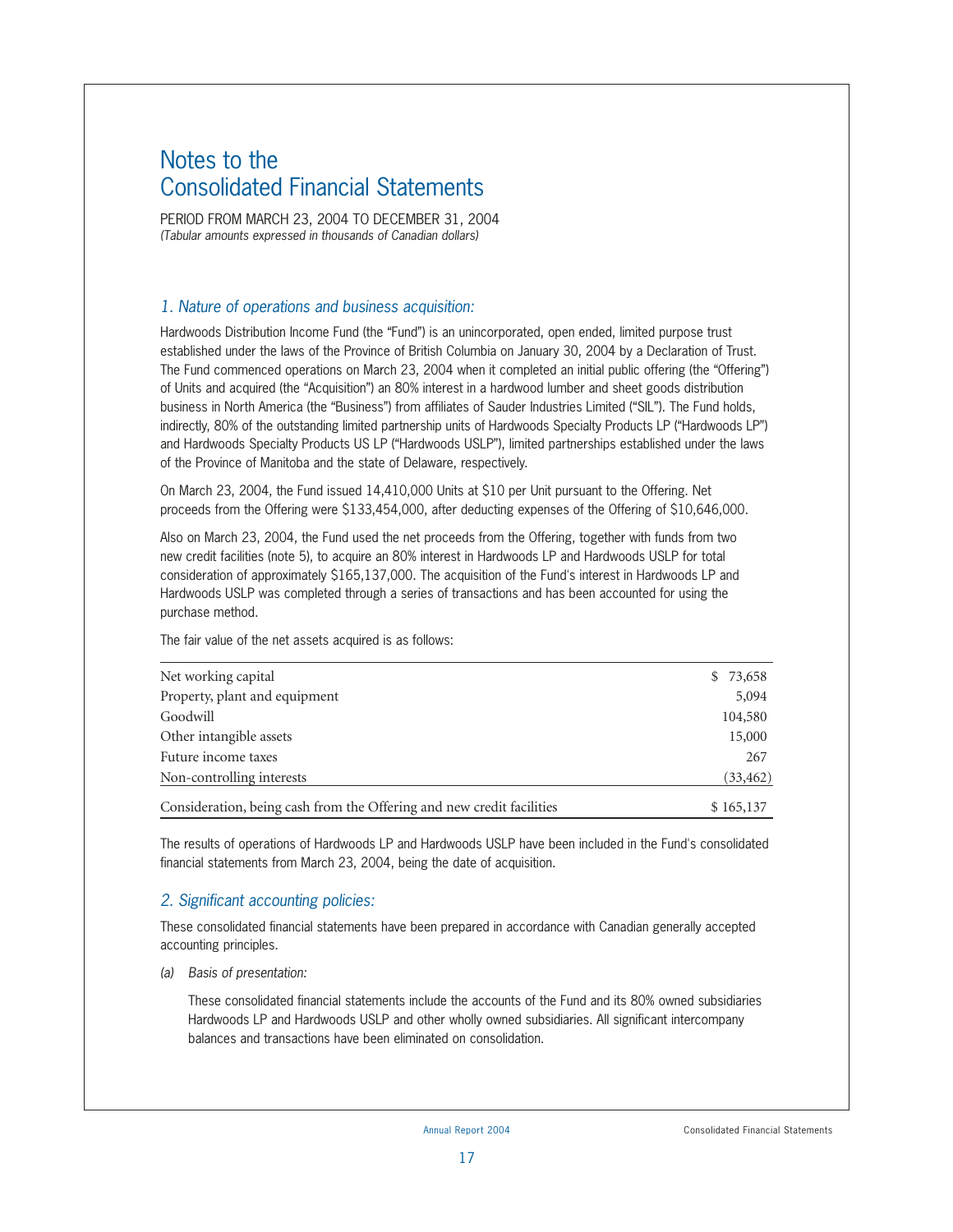*(b) Cash and cash equivalents:*

The Fund considers deposits in banks, certificates of deposits and short-term investments with original maturities of three months or less when acquired as cash and cash equivalents.

*(c) Accounts receivable:*

Accounts receivable includes trade accounts receivable net of allowances for doubtful accounts plus the current portion of housing loans receivable from employees related to their relocation.

*(d) Inventory:*

Inventory is valued at the lower of weighted average cost and net realizable value.

*(e) Long-term receivables:*

Long-term receivables are housing loans receivable from employees related to their relocation. Housing loans in Canada are interest bearing and in the United States are not. The housing loans are secured by a deed of trust or mortgage depending upon the jurisdiction.

*(f) Property, plant and equipment:*

Property, plant and equipment are stated at cost. Amortization is provided at straight-line rates sufficient to amortize the cost of the assets over their estimated useful lives as follows:

| <b>Assets</b>           | <b>Estimated useful life</b> |
|-------------------------|------------------------------|
| <b>Buildings</b>        | 20 years                     |
| Machinery and equipment | 5 to 10 years                |
| Automobiles             | 3 years                      |
| Mobile equipment        | 7 to 10 years                |
| Leasehold improvements  | Over the term of the lease   |

*(g) Deferred financing costs:*

Financing costs incurred to obtain credit facilities are deferred and amortized on a straight-line basis over the term of the related debt.

*(h) Other intangible assets:*

Other intangible assets represent customer relationships acquired in the business combination and are recorded at cost less accumulated amortization. Amortization is provided for on a straight-line basis over 15 years.

*(i) Goodwill:*

Goodwill is recorded at cost and is not amortized. Management reviews the carrying value of goodwill for impairment annually, or more frequently if events or changes in circumstances indicate that the asset may be impaired. Any excess of carrying value over fair value will be charged to income in the period in which the impairment is determined. To December 31, 2004, no impairment in goodwill has been determined to have occurred.

*(j) Impairment of long-lived assets:*

Long-lived assets, including property, plant and equipment and other intangible assets, are reviewed for impairment whenever events or changes in circumstances indicate that the carrying amount of an asset may not be recoverable. An impairment loss is recorded when it is determined that the carrying amount of these assets is not recoverable and exceeds their fair value.

Hardwoods Distribution Income Fund Annual Report 2004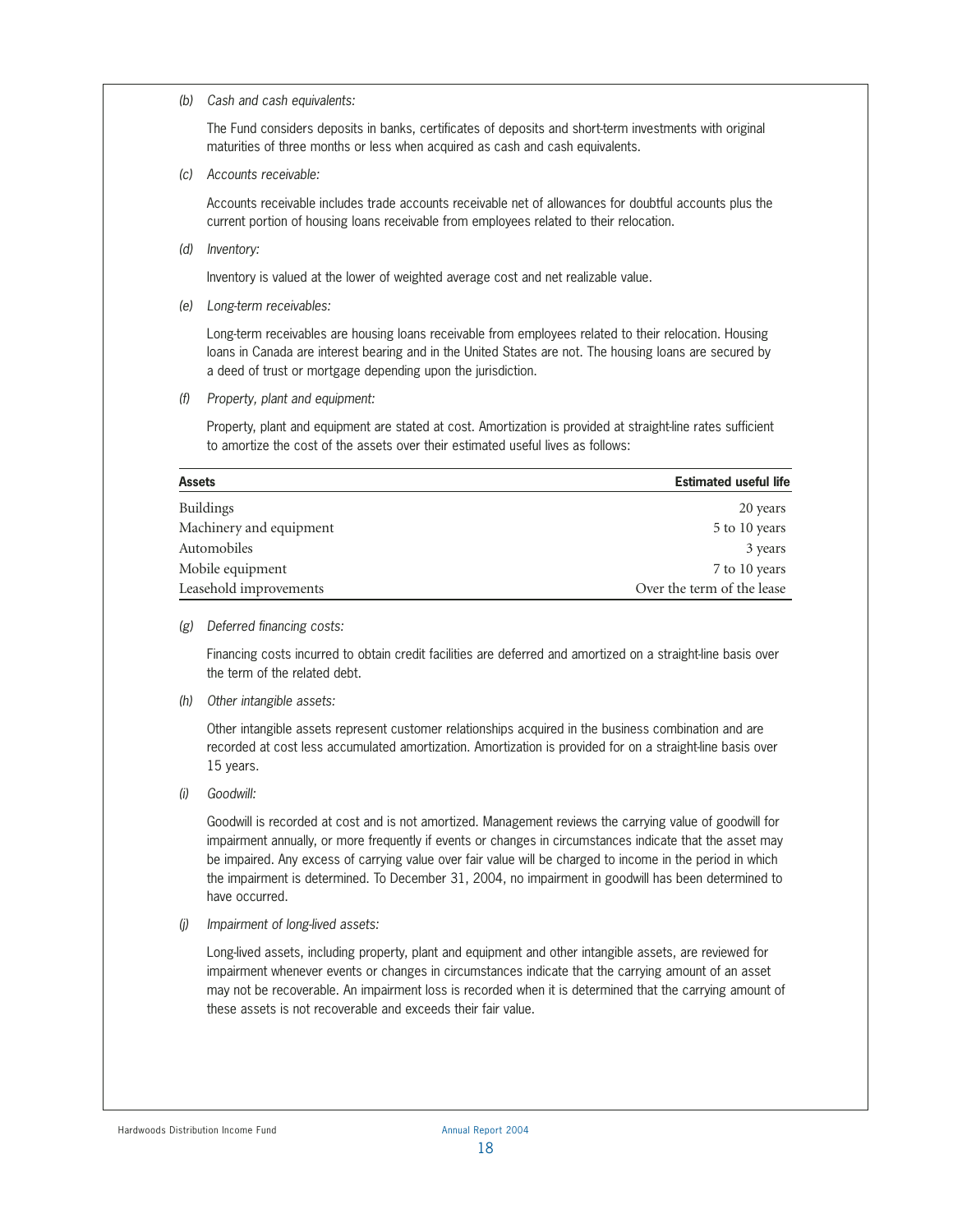#### *(k) Income taxes:*

Incorporated subsidiaries of the Fund use the asset and liability method of accounting for income taxes. Under the asset and liability method, future income tax assets and liabilities are recognized for the future tax consequences attributable to differences between the financial statement carrying amounts of existing assets and liabilities and their respective tax bases. Future tax assets and liabilities are measured using enacted or substantively enacted tax rates expected to apply to taxable income in the years in which those temporary differences are expected to be recovered or settled. The effect on future tax assets and liabilities of a change in tax rates is recognized in income in the period that includes the substantive enactment date. The amount of future income tax assets recognized is limited to the amount that is more likely than not to be realized.

As the Fund distributes all of its net earnings to Unitholders and deducts these amounts in computing its taxable income, Unitholders, rather than the Fund, will generally be liable for any income tax obligations. Accordingly, no provision for income taxes has been made in respect of the Fund itself.

*(l) Revenue recognition:*

Revenue from the sale of hardwood lumber and sheet goods is recognized at the time of delivery, which is when title and the risks and rewards of ownership transfers to the customer.

*(m) Translation of foreign currencies:*

The accounts of the Fund's self-sustaining foreign operations are translated into Canadian dollars using the current rate method. Assets and liabilities are translated at the exchange rate in effect at the balance sheet date and revenue and expenses are translated at average exchange rates for the period. Gains or losses arising from the translation of the financial statements of the self-sustaining foreign operations are deferred in the cumulative foreign currency translation account in Unitholders' equity.

Foreign monetary assets and liabilities of the Canadian operations have been translated into Canadian dollars using the rate of exchange in effect at the balance sheet date. Revenue and expenses of the Canadian operations denominated in foreign currencies are translated at the average exchange rates for the period. Exchange gains or losses arising from translation of these foreign monetary balances and transactions are reflected in earnings.

*(n) Foreign currency contracts:*

The Fund uses currency derivatives to manage its exposure to fluctuations in exchange rates between the Canadian and the United States dollar. The foreign currency contracts are recognized in the balance sheet and measured at fair value, with changes in fair value recognized currently in the statement of operations.

*(o) Earnings per Unit:*

Basic earnings per Unit is calculated by dividing net earnings by the weighted average number of Units outstanding during the reporting period which commenced March 23, 2004. Diluted earnings per Unit is calculated by application of the if-converted method for convertible securities (being exchangeable Units held by the non-controlling interest). As the conversion of convertible securities would not have a dilutive effect on earnings per Unit, diluted and basic earnings per Unit are the same amount.

*(p) Use of estimates:*

The preparation of financial statements requires management to make estimates and assumptions that affect the reported amounts of assets and liabilities and disclosure of contingent assets and liabilities at the date of the financial statements and the reported amounts of revenue and expenses during the reporting period. Areas requiring significant management estimates include the valuation of goodwill, other intangible assets, allowance for doubtful accounts, future income taxes and amounts of accrued liabilities. Actual amounts may differ from the estimates applied in the preparation of these financial statements.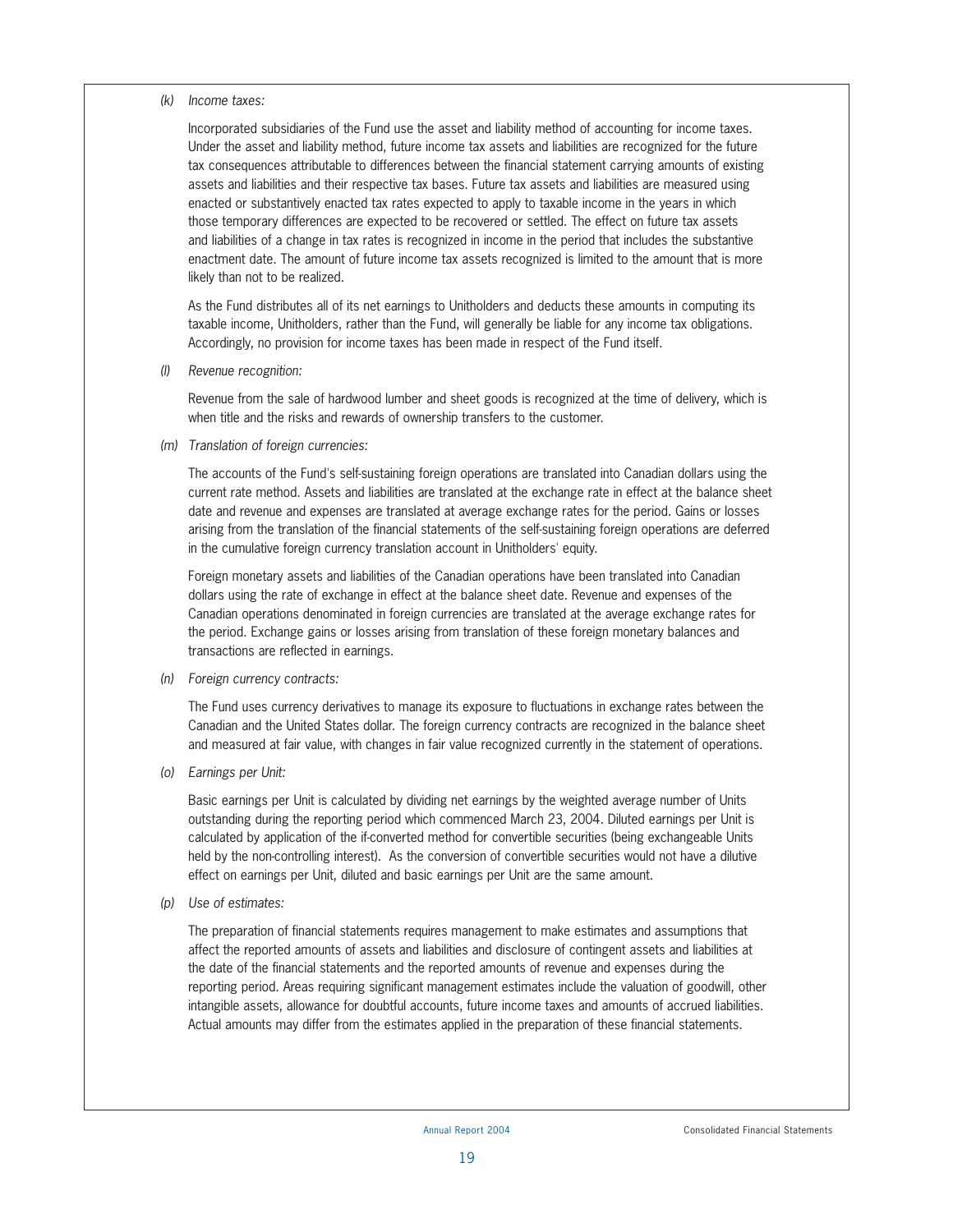#### *3. Property, plant and equipment:*

|                         | Cost        | Accumulated<br>Amortization |     | <b>Net book</b><br>Value |
|-------------------------|-------------|-----------------------------|-----|--------------------------|
| <b>Buildings</b>        | \$<br>491   | \$                          | 34  | \$<br>457                |
| Machinery and equipment | 1,283       |                             | 344 | 939                      |
| Automobiles             | 11          |                             | 9   | 2                        |
| Mobile equipment        | 2,454       |                             | 463 | 1,991                    |
| Leasehold improvements  | 669         |                             | 140 | 529                      |
|                         | 4,908       |                             | 990 | 3,918                    |
| Land                    | 769         |                             |     | 769                      |
|                         | \$<br>5,677 | \$                          | 990 | 4,687                    |

#### *4. Foreign currency contracts:*

In order to manage the Fund's exposure to exchange rate fluctuations on United States dollar denominated distributable cash, a subsidiary of the Fund has entered into foreign currency contracts to exchange US\$675,000 each month for approximately \$903,000, for thirty-six consecutive months from April 2004 to April 2007. The remaining 28 monthly foreign currency contracts at December 31, 2004 are recognized in the balance sheet and measured at fair value, which at December 31, 2004 represented an asset of \$2,511,496.

On February 15, 2005, the Fund modified and extended its existing foreign currency arrangement to exchange US dollars for Canadian dollars described above. Under the new arrangement, the maturity of the Fund's foreign exchange contracts were extended from April 2007 to April 2008. The modified and extended foreign currency contracts allow the Fund to exchange, beginning in February 2005, US\$675,000 into approximately \$878,000 each month until April 2008, reflecting an exchange rate of \$1.30.

#### *5. Bank indebtedness:*

| Checks issued in excess of funds on deposit  | 1,186    |
|----------------------------------------------|----------|
| Credit facility, Hardwoods LP                | 14,000   |
| Credit facility, Hardwoods USLP (US\$19,860) | 23,872   |
|                                              | \$39,058 |

Bank indebtedness consists of checks issued in excess of funds on deposit and advances under operating lines of credit available to Hardwoods LP and Hardwoods USLP. Hardwoods LP has a revolving credit facility of up to an aggregate amount of \$22,000,000 and Hardwoods USLP has a revolving credit facility of up to an aggregate amount of \$36,060,000 (US\$30,000,000) (less the net exposure under the foreign currency contracts facility as described in note 4, as determined by the lender from time to time).

The Hardwoods LP credit facility is secured by a first security interest in all of the present and after acquired property of Hardwoods LP and its operating subsidiaries, and by the Hardwoods LP Units held indirectly by the Fund. The Hardwoods USLP credit facility, and the foreign currency contract arrangements, are secured by a first security interest in all of the present and after acquired property of Hardwoods USLP and by the Hardwoods USLP Units held indirectly by the Fund.

Each facility is a demand loan with a revolving three-year term expiring on March 23, 2007. The credit facilities are repayable without any prepayment penalties and bear interest at a floating rate based on the Canadian dollar or US dollar prime rate (as the case may be), LIBOR or bankers acceptance rates plus, in each case, an applicable margin. Letters of credit are also available under the credit facilities. The rates vary with the ratio of total debt for borrowed money, capital leases and letters of credit (as adjusted for certain items) to earnings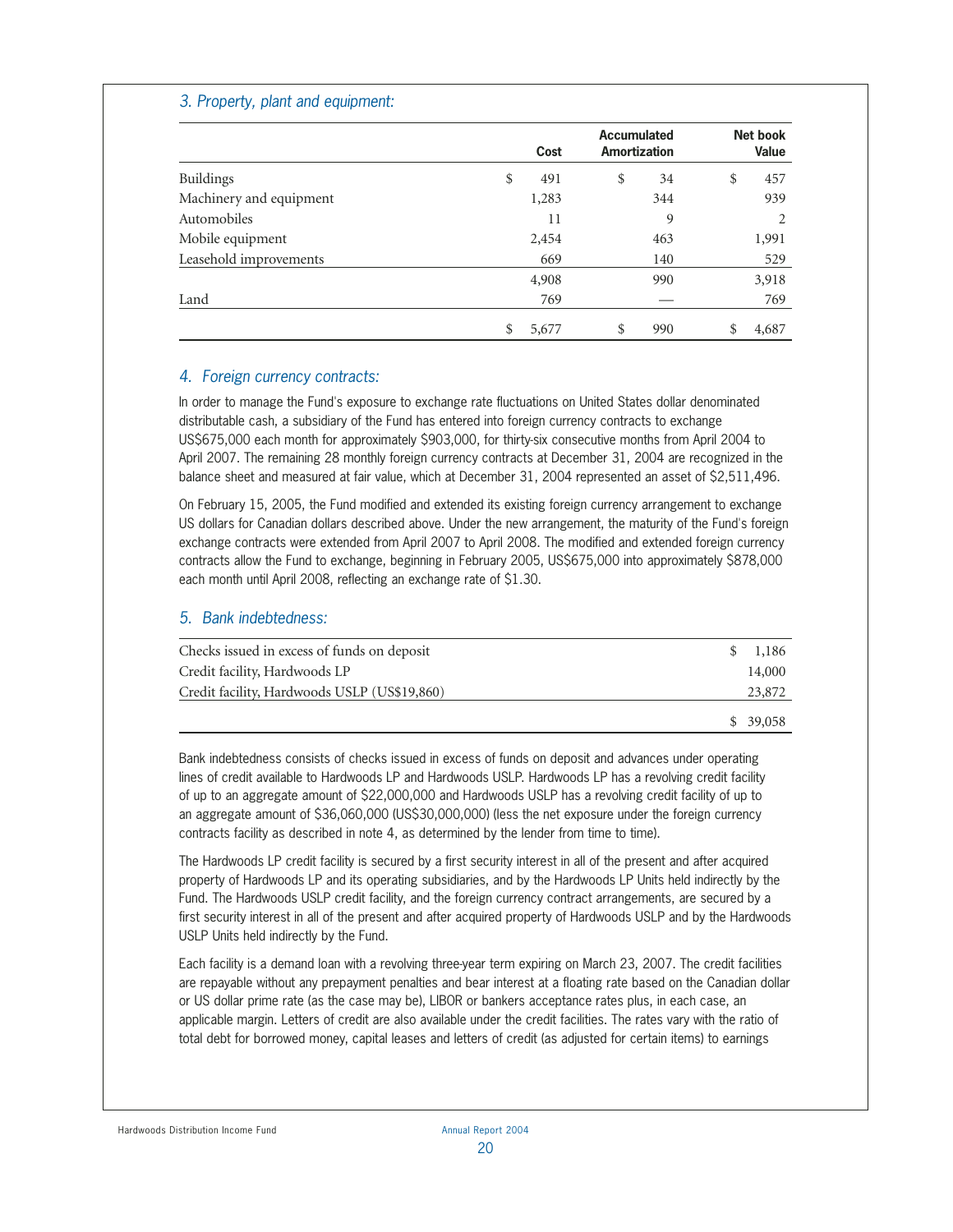before interest, taxes, depreciation and amortization, as defined in the credit agreements. Commitment fees and standby charges are payable.

The average annual interest rates payable for the period from March 23, 2004 to December 31, 2004 were 5.2% and 3.6% for the Hardwoods LP and Hardwoods USLP credit facilities, respectively.

#### *6. Non-controlling interests:*

| Retained interest in Hardwoods LP and Hardwoods USLP       | 33,462<br>SS. |
|------------------------------------------------------------|---------------|
| Interest in post-acquisition earnings                      | 4,233         |
| Distributions paid to non-controlling interests            | (2,224)       |
| Distributions payable to non-controlling interests         | (981)         |
| Foreign currency translation adjustment of non-controlling |               |
| interest in Hardwoods USLP                                 | (2,367)       |
|                                                            | 32,123        |

The previous owners of the Business (note 1) have retained a 20% interest in Hardwoods LP and Hardwoods USLP through ownership of Class B Hardwoods LP units ("Class B LP Units") and Class B Hardwoods USLP units ("Class B USLP Units"), respectively. The Fund owns an indirect 80% interest in Hardwoods LP and Hardwoods USLP through ownership of all Class A Hardwoods LP units ("Class A LP Units") and Class A Hardwoods USLP units ("Class A USLP Units"), respectively.

The Class A LP Units and Class B LP Units and the Class A USLP Units and Class B USLP Units, respectively, have economic and voting rights that are equivalent in all material respects except distributions on the Class B LP Units and Class B USLP Units are subject to the subordination arrangements described below until the date (the "Subordination End Date") on which:

- the consolidated Adjusted EBITDA, as defined in the Subordination Agreement dated March 23, 2004, of the Fund for the 12 month period ending on the last day of the month immediately preceding such date is at least \$21,300,000; and
- cash distributions of at least \$29,540,000 (\$2.05 per Unit) have been paid on the Units and a combined amount of cash advances or distributions of at least \$7,385,000 has been paid on the Class B LP Units and Class B USLP Units, being \$2.05 per combined Class B LP and Class B USLP Units (as adjusted for issuances, redemptions and repurchases of Units, LP Units and USLP Units subsequently and by converting the cash distributions or advances by Hardwoods USLP on the USLP Units at the rate of exchange used by the Fund to convert funds received by it in US dollars into Canadian dollars) for the 24 month period ending on the last day of the month immediately preceding such date.

The Subordinated End Date had not occurred at December 31, 2004.

Distributions are to be made monthly on the Class A LP Units and Class A USLP Units equal to at least \$0.0854 per Unit to the extent cash is available to make cash distributions and as determined by the board of directors of the general partners. Distributions on the Class B LP Units and Class B USLP Units will be subordinated and will be made quarterly in a combined amount for one Class B LP Unit and one Class B USLP Unit equal, on a pro rated basis, to the combined amount distributed on one Class A LP Unit and one Class A USLP Unit during such fiscal quarter, only after the distributions have been made on the Class A LP Units and Class A USLP Units and to the extent cash is available to make such distributions.

After the Subordination End Date, the holders of the Class B LP Units and Class B USLP Units will generally be entitled to effectively exchange all or a portion of their Class B LP Units and Class B USLP Units together for up to 3,602,500 Units of the Fund, representing 20% of the issued and outstanding Units of the Fund on a fully diluted basis. In the event the Fund enters into an agreement in respect of an acquisition or a take-over bid of the Fund, the holders of the Class B LP Units and Class B USLP Units will be entitled to exchange such units for Units of the Fund.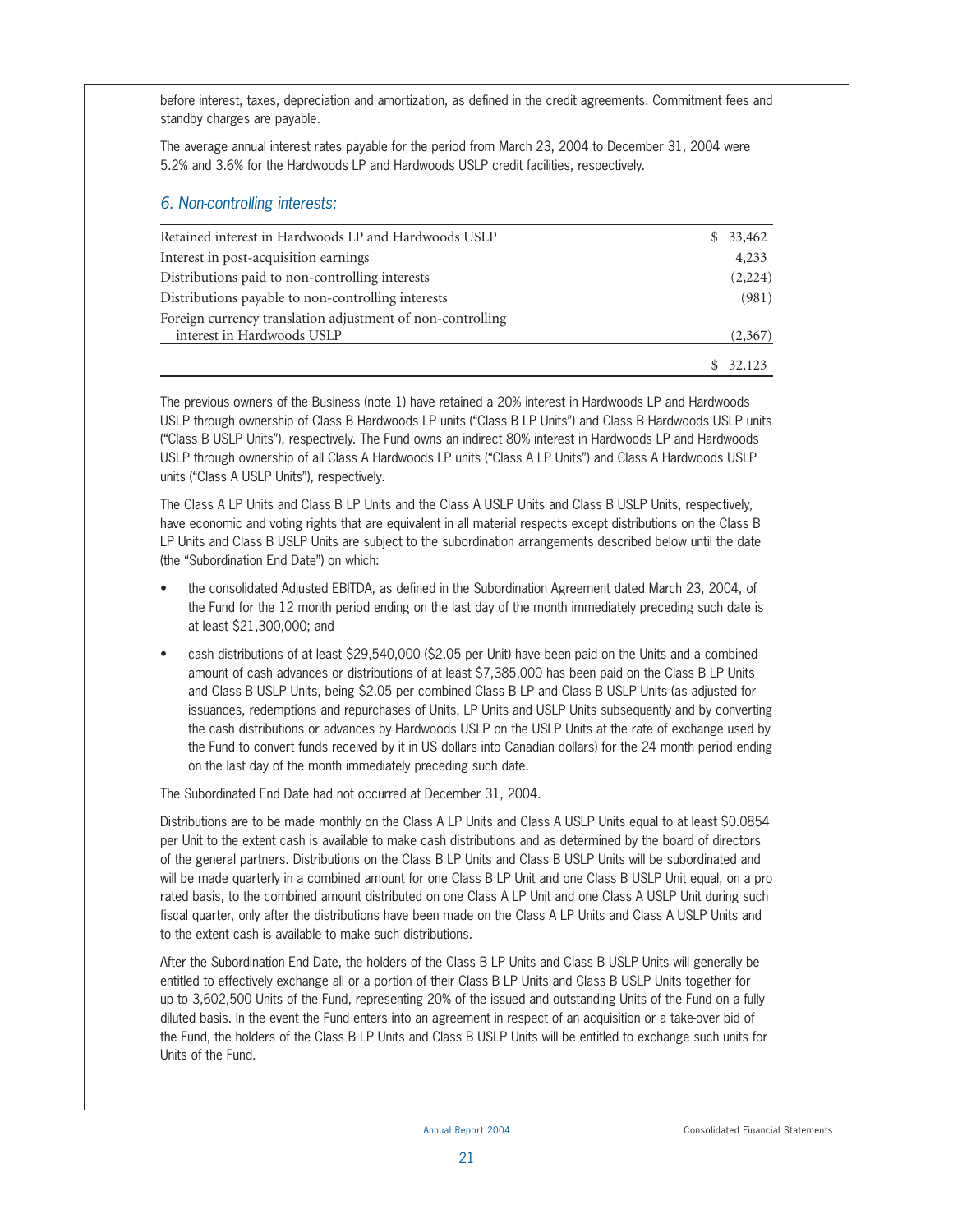#### *7. Fund Units:*

An unlimited number of Units and Special Voting Units may be created and issued pursuant to the Declaration of Trust. Each Unit is transferable and represents an equal undivided beneficial interest in any distributions from the Fund, whether of net income, net realized capital gains or other amounts and in the net assets of the Fund in the event of a termination or winding up of the Fund. The Special Voting Units are not entitled to any beneficial interest in any distribution from the Fund or in the net assets of the Fund in the event of a termination or winding up of the Fund. Each Unit, or Special Voting Unit, entitles the holder thereof to one vote at all meetings of voting Unitholders.

On March 23, 2004, the Fund issued 14,410,000 Units at a price of \$10 per Unit pursuant to the Offering. Net proceeds from the Offering were \$133,454,000 after deducting expenses of the Offering of \$10,646,000. The holders of the Class B Units of Hardwoods LP and Hardwoods USLP were issued 3,602,500 Special Voting Units of the Fund, the value of which is included in non-controlling interests (note 6). Such Special Voting Units are to be cancelled on the exchange of Class B Units of Hardwoods LP and Hardwoods USLP for Units of the Fund.

#### *8. Income taxes:*

| Current | \$<br>1,546 |
|---------|-------------|
| Future  | 785         |
|         | \$<br>2,331 |

Income tax expense differs from that calculated by applying U.S. federal and state statutory income tax rates in effect in the jurisdiction in which a subsidiary of the Fund is subject to tax of 39% to earnings before income taxes for the following reasons:

| Earnings before income tax                         |   | \$16,934 |
|----------------------------------------------------|---|----------|
| Computed tax expenses at statutory rate            | S | 6,604    |
| Income of Fund distributed directly to Unitholders |   | (3, 232) |
| Income and deductions not subject to tax           |   | (783)    |
| Deductible state taxes                             |   | (94)     |
| Other                                              |   | (164)    |
| Income tax expense                                 |   | 2,331    |

The tax effect of temporary differences that give rise to significant portions of the future income tax assets and liabilities at December 31, 2004 is as follows:

| Future income tax assets:       |   |         |
|---------------------------------|---|---------|
| Accrued liabilities             | S | 103     |
| Inventory                       |   | 451     |
|                                 |   | 554     |
| Future income tax liabilities:  |   |         |
| Property, plant and equipment   |   | (3)     |
| Goodwill                        |   | (1,096) |
|                                 |   | (1,099) |
| Net future income tax liability | S | (545)   |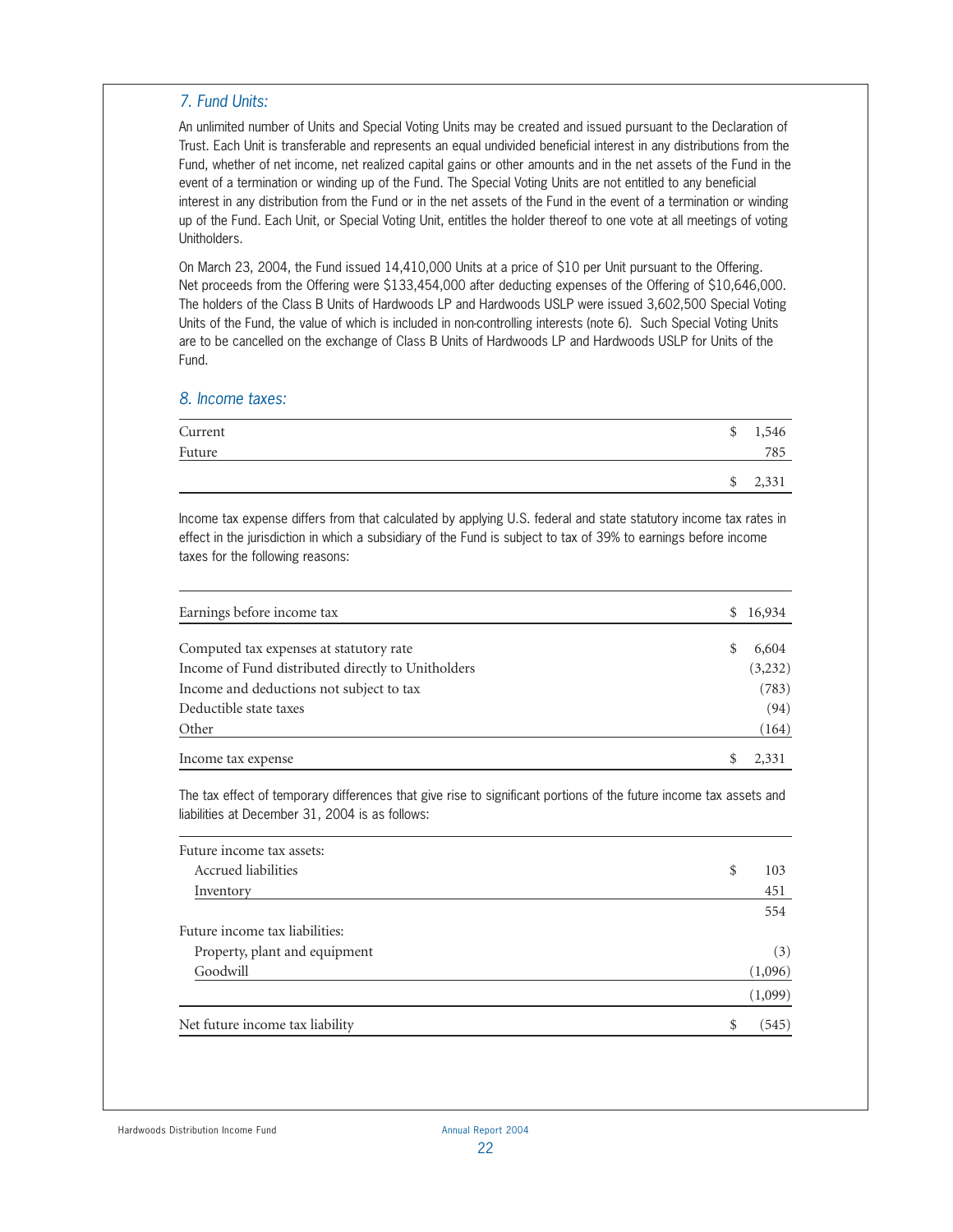#### *9. Changes in non-cash operating working capital:*

| Accounts receivable                      | 759         |
|------------------------------------------|-------------|
| Income taxes receivable                  | (401)       |
| Inventory                                | (6,902)     |
| Prepaid expenses                         | (392)       |
| Accounts payable and accrued liabilities | (8,123)     |
|                                          | \$ (15,059) |

#### *10. Commitments:*

(a) The Fund's subsidiaries are obligated under various operating leases that require minimum rental payments in each of the next five years as follows:

| 2005       | \$<br>5,610 |
|------------|-------------|
| 2006       | 5,175       |
| 2007       | 4,816       |
| 2008       | 4,417       |
| 2009       | 3,234       |
|            | 23,252      |
| Thereafter | 2,520       |
|            | \$25,772    |

#### (b) At December 31, 2004, the Fund's subsidiaries were committed in the amount of \$172,080 (US\$143,161) under letters of credit.

#### *11. Segment disclosure:*

Information about geographic areas is as follows:

| Revenue from external customers: |              |
|----------------------------------|--------------|
| Canada                           | \$91,337     |
| <b>United States</b>             | 198,558      |
|                                  | \$289,895    |
| Property, plant and equipment:   |              |
| Canada                           | \$<br>1,635  |
| <b>United States</b>             | 3,052        |
|                                  | \$<br>4,687  |
| Goodwill                         |              |
| Canada                           | \$<br>42,043 |
| <b>United States</b>             | 56,240       |
|                                  | \$<br>98,283 |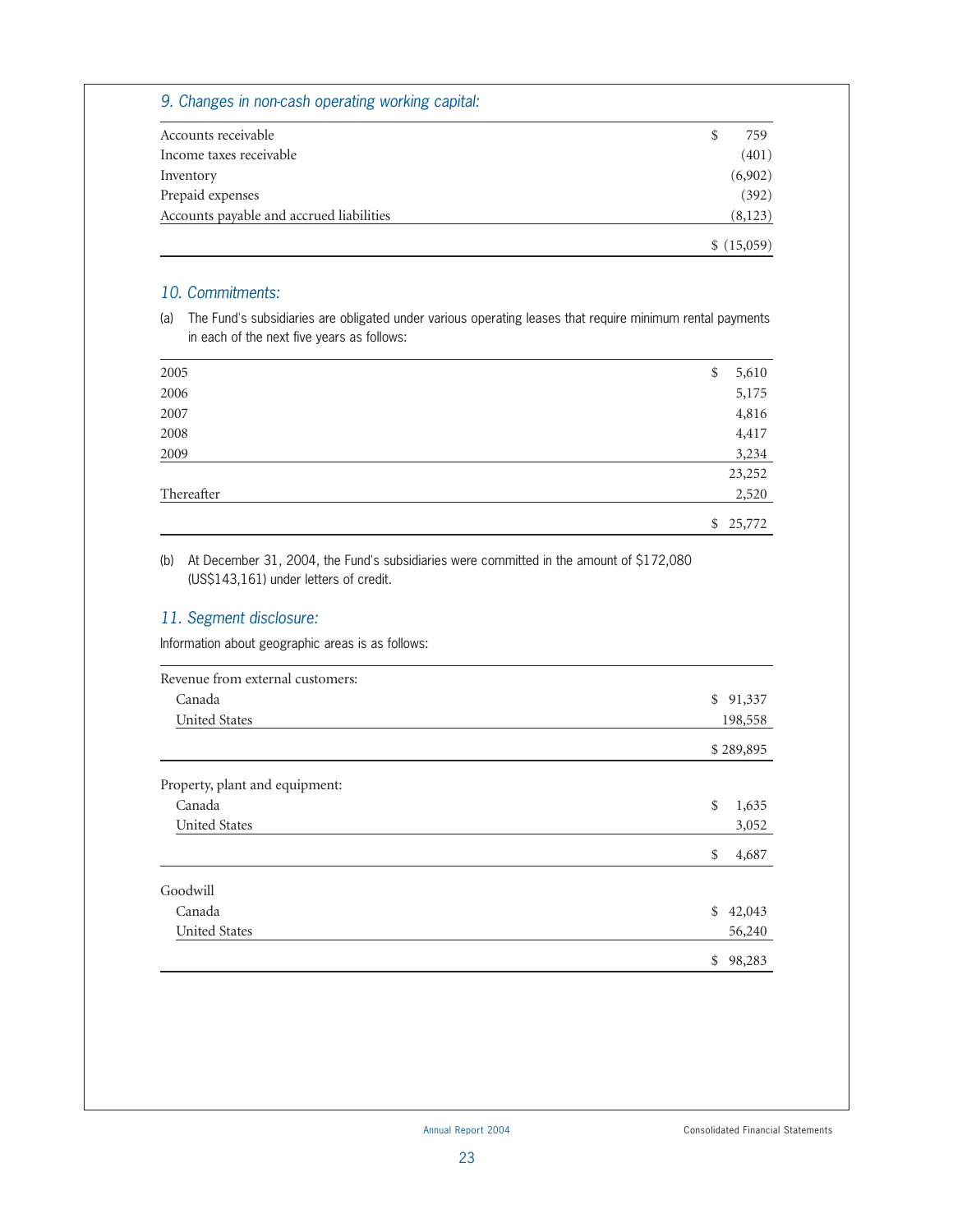#### *12. Financial instruments:*

*(a) Fair values of financial instruments:*

The carrying value of cash and cash equivalents, trade accounts receivable, accounts payable and accrued liabilities and distributions payable approximate their fair value due to the relatively short period to maturity of the instruments. The fair value of long-term receivables is not expected to differ materially from the carrying value. The carrying value of the credit facilities approximate their fair values due to the existence of floating market based interest rates. The foreign currency contracts are carried at market values.

*(b) Credit risk:*

The Fund is exposed to credit risk in the event they are unable to collect in full amounts receivable from its customers. The Fund employs established credit approval practices and employs a full-time credit attorney to mitigate the credit risk. It is the Fund's policy to secure credit terms with customers whenever possible by registering security interests in the assets of the customer and by obtaining personal guarantees. No single customer represents a concentration of credit risk to the Fund.

*(c) Counterparty risk:*

Changes in the exchange rates and interest rates will result in market gains and losses on the foreign currency contracts entered into by the Fund. Furthermore, the Fund may be exposed to losses should the counterparty to its foreign currency contracts fail to fulfill its obligations. The Fund has sought to minimize potential counter party losses by transacting with high credit quality institutions.

#### *13. Pensions:*

Hardwoods USLP maintains a defined contribution 401 (k) retirement savings plan (the "USLP Plan") along with an affiliate of the previous owners in the form of a Multi Employer Plan. The assets of the USLP Plan are held and related investment transactions are executed by the Plan's Trustee, ING National Trust, and, accordingly, are not reflected in these consolidated financial statements. During the period from March 23, 2004 to December 31, 2004, Hardwoods USLP contributed and expensed \$243,766 (US\$188,004) in relation to the USLP Plan.

Hardwoods LP does not maintain a pension plan. Hardwoods LP does, however, administer a group registered retirement savings plan ("LP Plan") that has a matching component whereby Hardwoods LP makes contributions to the LP Plan which match contributions made by employees up to a certain level. The assets of the LP Plan are held and related investment transactions are executed by LP Plan's Trustee, Sun Life Financial Trust Inc., and, accordingly, are not reflected in these consolidated financial statements. During the period from March 23, 2004 to December 31, 2004, Hardwoods LP contributed and expensed \$144,015 in relation to the LP Plan.

#### *14. Related party transactions:*

For the period from March 23, 2004 to December 31, 2004, sales of \$1,158,593 were made to affiliates of SIL, and the Fund made purchases of \$439,033 from affiliates of SIL. All these sales and purchases took place at prevailing market prices.

During the period from March 23, 2004 to December 31, 2004, the Fund paid \$64,544 to affiliates of SIL under the terms of an agreement to provide transitional services for management information systems. This cost is included in the selling and administrative expense in the statement of operations.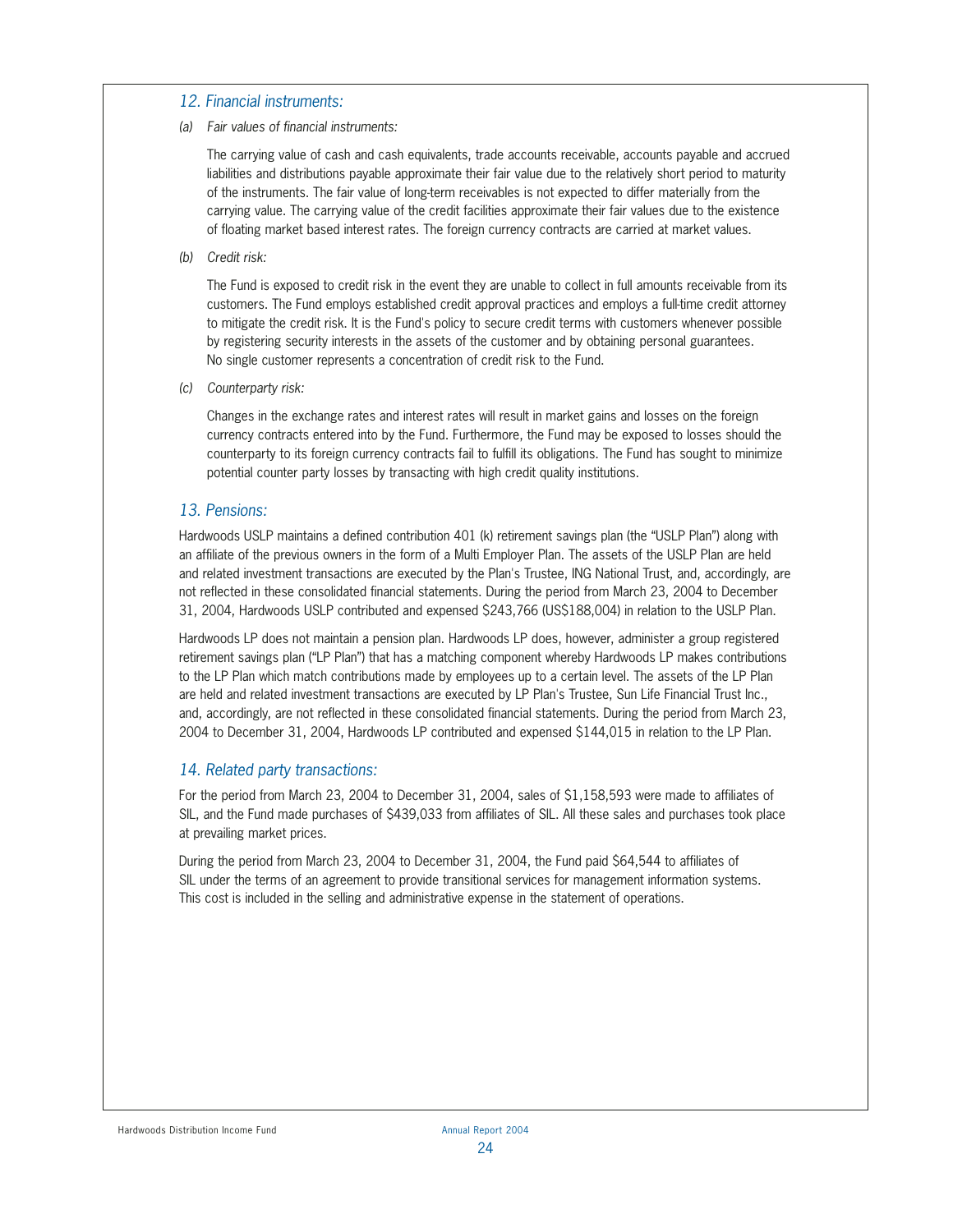# The Beauty of Hardwood

People love hardwood and find many different ways to bring it into their lives. Whether in furniture, kitchen cabinets, doors or mouldings, people place a higher value on products crafted from real wood. It's a preference that doesn't change with the whims of fashion.

Demand for hardwood has remained remarkably stable decade after decade, in part because hardwood has no real substitute. There's a warmth to the look and touch of hardwood that no other material can match. The stability of the hardwood market is further enhanced by balanced supply and demand characteristics.

Enjoying steady demand and stable pricing, the hardwood industry is ideally suited to the income trust structure.



Custom furnishings and millwork





Millwork, cabinetry and mouldings and millwork and millwork Artisan crafted furnishings and millwork



Exotic woods for luxury yacht interiors